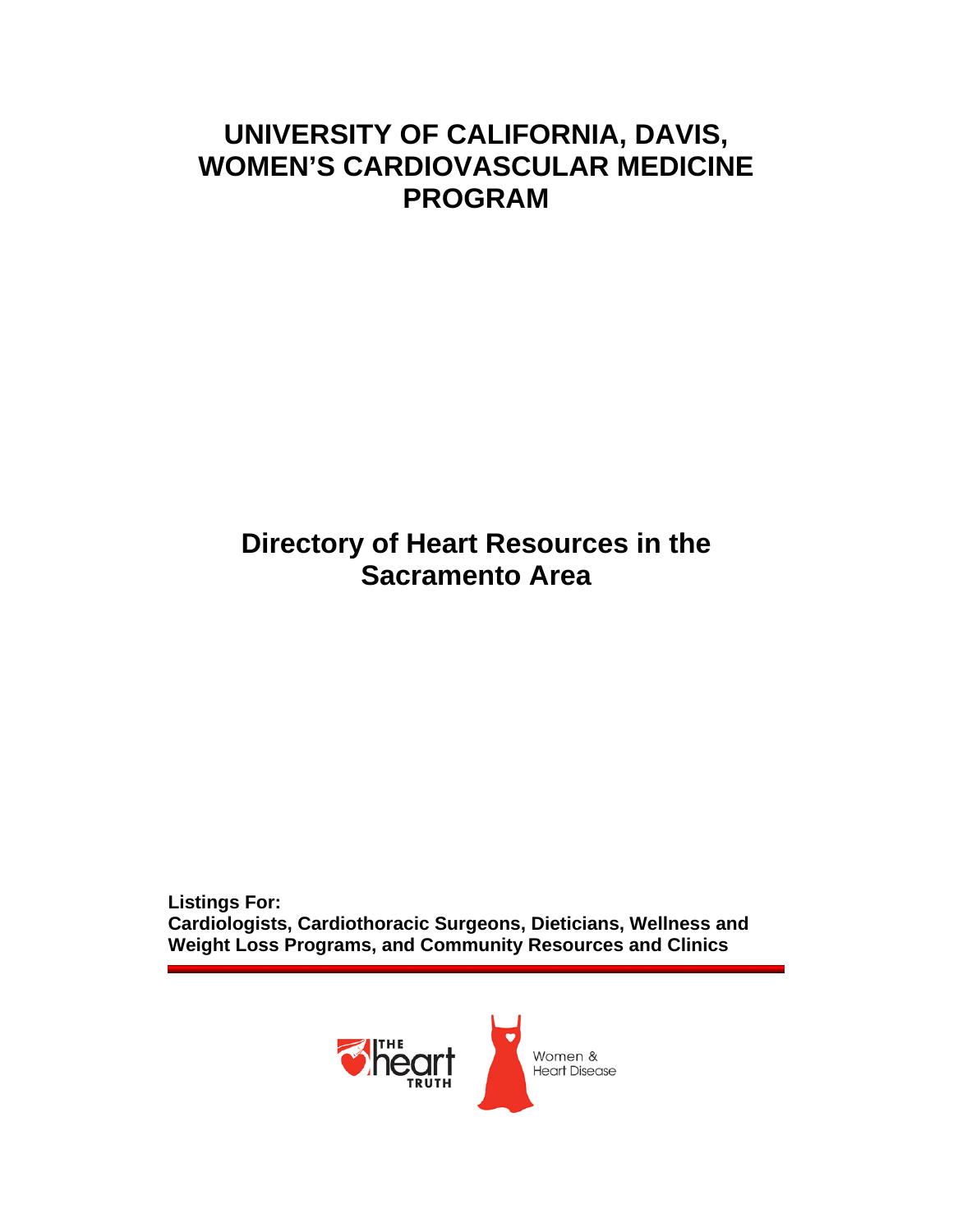### **University of California, Davis Women's Cardiovascular Medicine Program Directory of Heart Resources in the Sacramento Area**

### **Table of Contents**

|                                                                                             | Page |
|---------------------------------------------------------------------------------------------|------|
| 1. Cardiologists and Cardiovascular Medicine Specialists                                    | 3    |
| 2. Cardiothoracic Surgeons                                                                  | 12   |
| 3. Cardiology/Cardiothoracic Surgery Medical Groups and<br><b>Health Systems</b>            | 14   |
| 4. Dieticians                                                                               | 16   |
| 5. Wellness Programs                                                                        | 18   |
| 6. Weight Loss Programs                                                                     | 19   |
| 7. Community Resources and Clinics                                                          | 24   |
| 8. Internet Heart Resources for Women                                                       | 25   |
| 9. UC Davis Health System and Women's Cardiovascular<br><b>Medicine Program Information</b> | 27   |

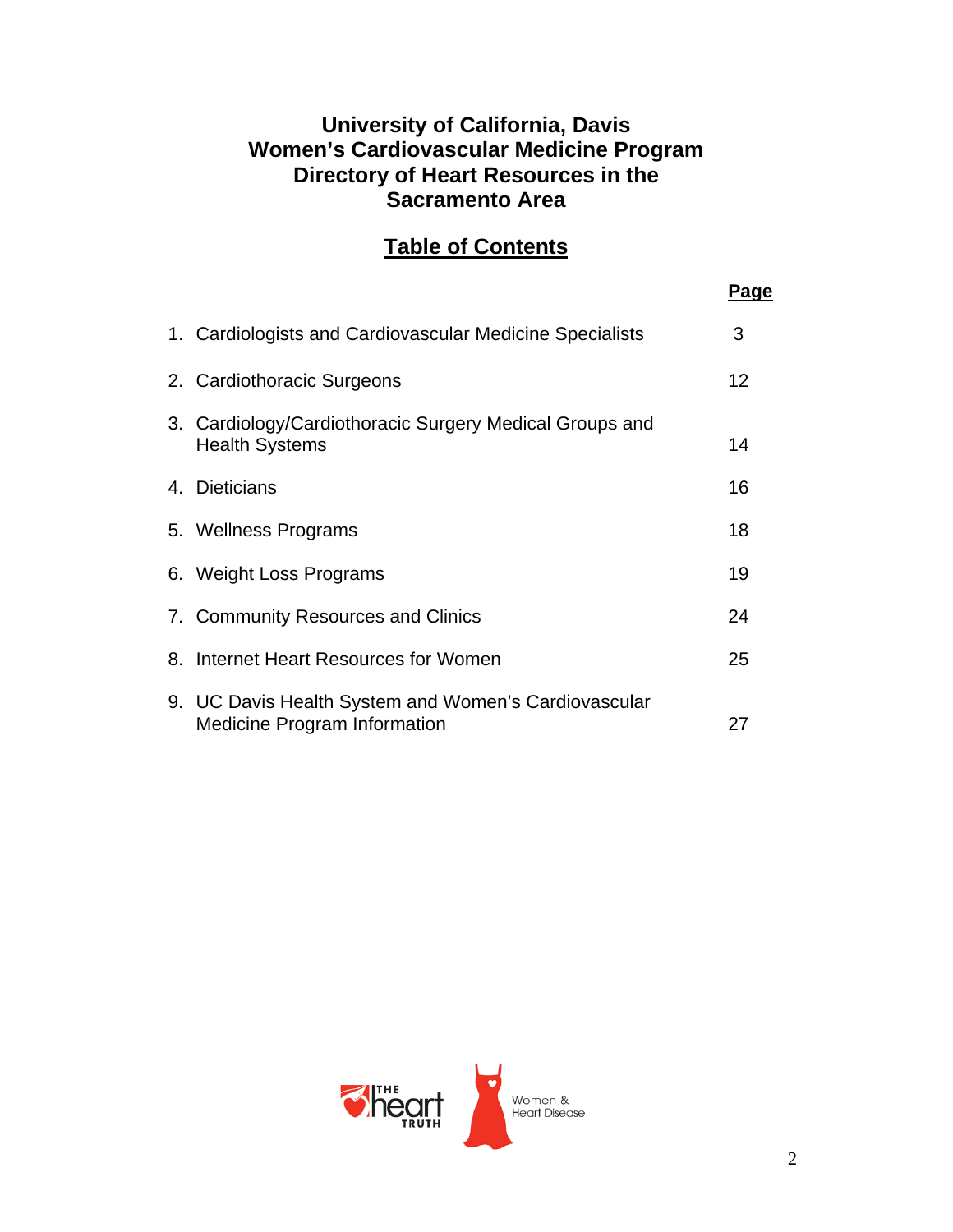### **Women's Cardiovascular Medicine Program Directory of Heart Resources in the Sacramento Area**

### **Cardiologists and Cardiovascular Medicine Specialists**

**Name, Address and Telephone # Name, Address and Telephone #**

**Achtel, Robert A MD** 5301 F St # 316, Sacramento, CA 95819 916-451-9900

5609 J St, Sacramento, CA 95819 916-452-5391

**Amsterdam, Erza A MD** 4860 Y St # 0200, Sacramento, CA 95817 916-734-3761

**Arthur, Arvin MD** 500 University Ave, Sacramento, CA 95825 916-830-2000

### **Awan, Najam MD** 5440 Laurel Hills Dr, Sacramento, CA 95841 916-488-8034

1207 Fairchild Ct, Woodland, CA 95695 530-668-2666

### **Bach, Philip M MD**

1111 Kennedy Pl, Davis, CA 95616 530-757-1999

500 University Ave, Sacramento, CA 95825 916-830-2000

**Baron, Scott B MD** 6347 Coyle Ave, Carmichael, CA 95608 916-967-4278

**Bayne, David A MD** 3941 J St # 260, Sacramento, CA 95819 916-736-2323

6401 Coyle Ave # 416, Carmichael, CA 95608 916-966-3501

# **Bellinger, Raye L MD**

1111 Kennedy Pl, Davis, CA 95616 530-757-1999

500 University Ave, Sacramento, CA 95825 916-830-2000

### **Berte, Larry MD**

500 University Ave, Sacramento, CA 95825 916-830-2000

1111 Kennedy Pl, Davis, CA 95616 530-757-1999

### **Bhaskar, Rohit MD** 3941 J St # 260, Sacramento, CA 95819 916-736-2323

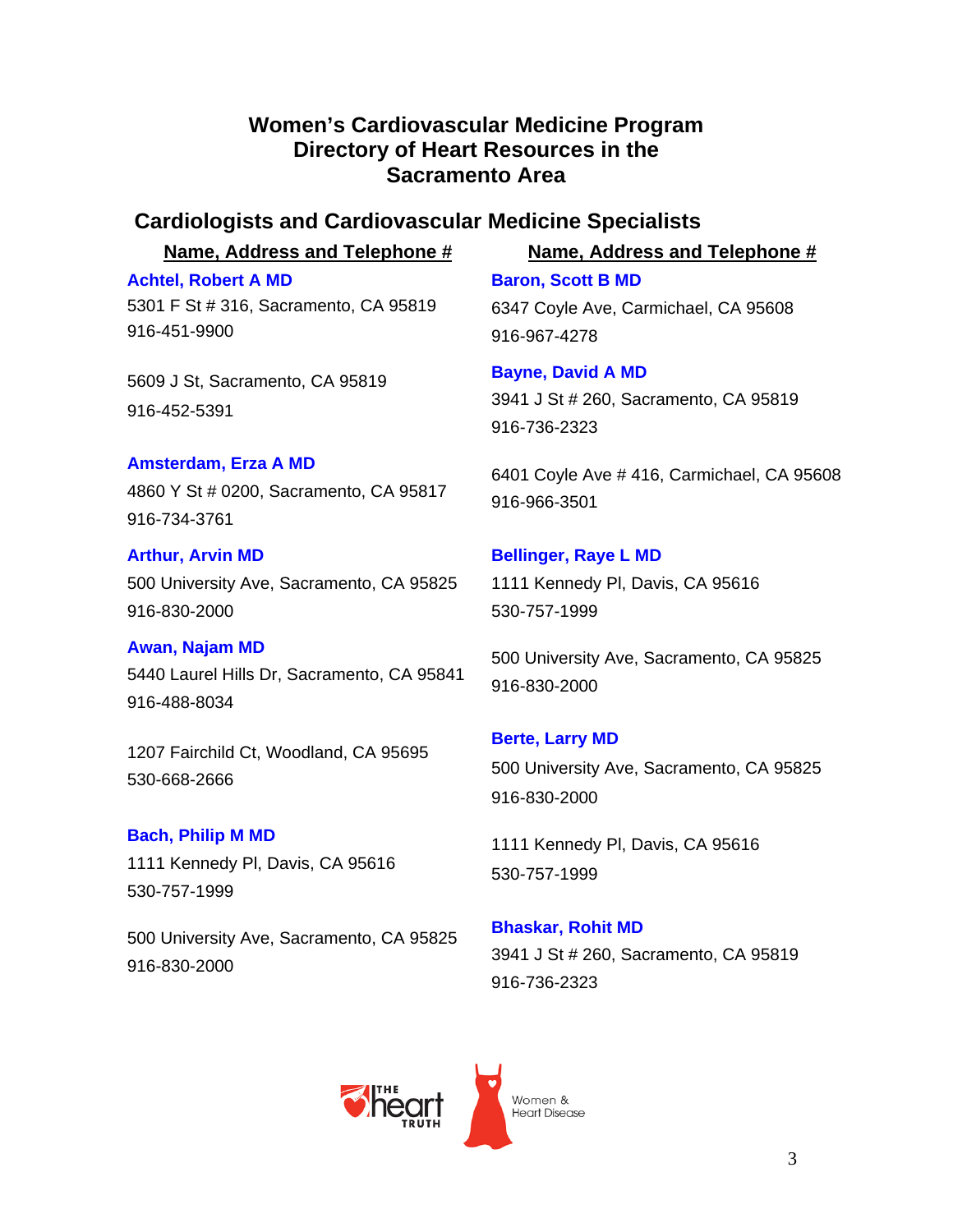**Bommer, William J MD**

4860 Y St # 0200, Sacramento, CA 95817 916-734-3761

### **Bonilla, Victor O MD**

2261 Douglas Blvd, Roseville, CA 95661 916-783-7109

### **Breen, Dennis R MD**

500 University Ave, Sacramento, CA 95825 916-830-2000

8120 Timberlake Way # 207, Sacramento, CA 95823 916-830-2000

1111 Kennedy Pl, Davis, CA 95616 530-757-1999

### **Cabrera, Alan R MD**

6600 Mercy Ct # 100, Fair Oaks, CA 95628 916-864-8520

### **Casas, Jack MD**

3160 Folsom Blvd, Sacramento, CA 95816 916-733-3344

**Chang, Michael L MD** 3941 J St # 260, Sacramento, CA 95819 916-736-2323

8120 Timberlake Way # 108, Sacramento, CA 95823 916-688-5551

### **Name, Address and Telephone # Name, Address and Telephone # Chiamvimonvat, Nipavan**

451 East Health Sciences Drive, Davis, CA 95616 530-754-9867

# **Chin, John MD**

3941 J St # 260, Sacramento, CA 95819 916-736-2323

8120 Timberlake Way # 108, Sacramento, CA 95823 916-688-5551

### **Choy, Michael MD**

2521 Stockton Blvd # 3200, Sacramento, CA 95817 916-734-3112

### **Daquipa, Antonio S MD** 6444 Coyle Ave # 2, Carmichael, CA 95608 916-967-2273

**Davis, Michael A MD** 3941 J St # 260, Sacramento, CA 95819 916-736-2323

8120 Timberlake Way # 108, Sacramento, CA 95823 916-688-5551

### **Desai, Jawahsar MD**

406 1/2 Sunrise Ave # 250, Roseville, CA 95661

916-784-2021

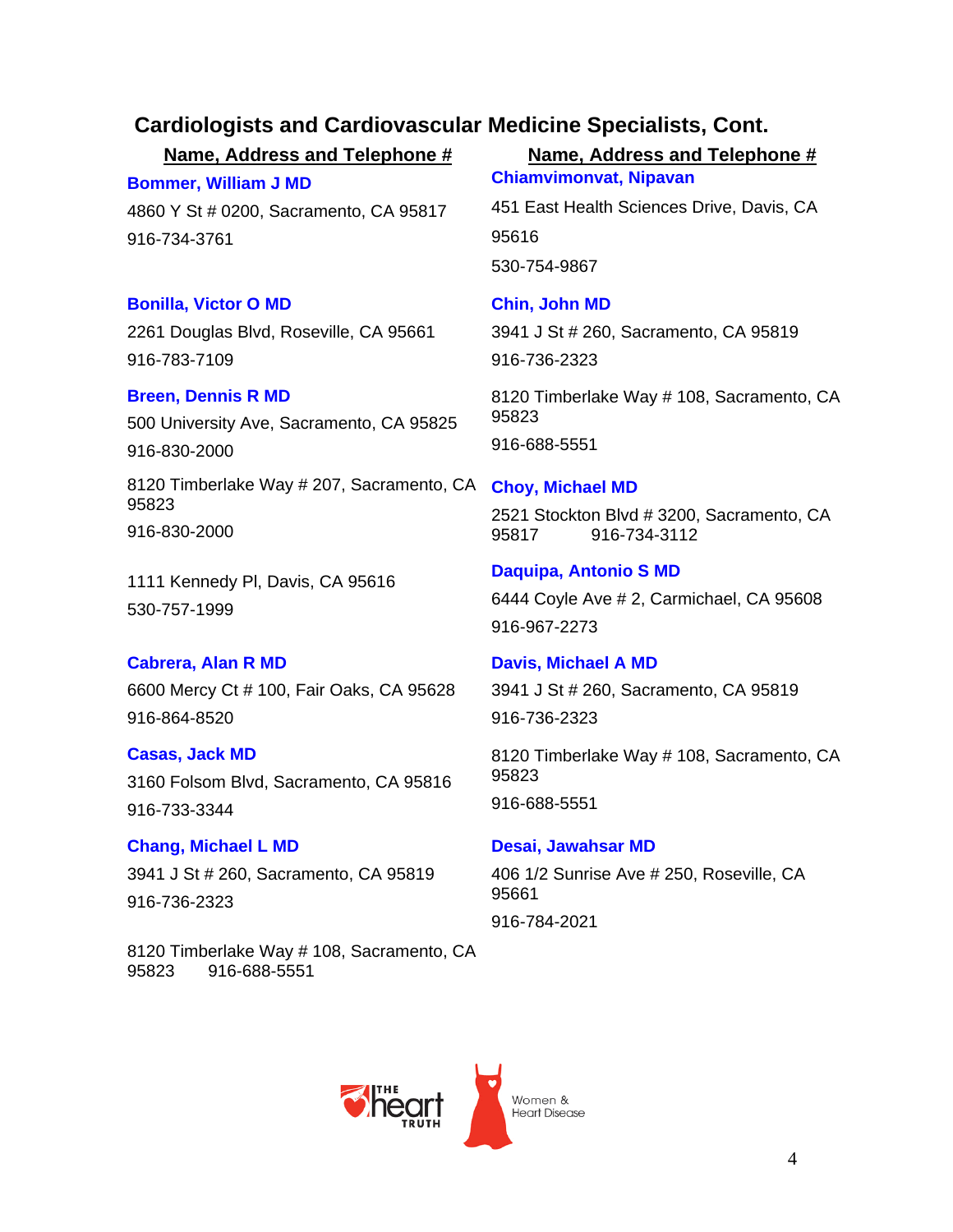**Eaton, Mark MD** 500 University Ave, Sacramento, CA 95825 916-830-2000

1111 Kennedy Pl, Davis, CA 95616 530-757-1999

### **Ebenezer, Daniel J MD**

2 Medical Plaza Dr., Suite 175, Roseville, CA 95661 916-782-2146

### **Emlein, George MD**

500 University Ave, Sacramento, CA 95825 916-830-2000

8120 Timberlake Way # 207, Sacramento, CA 95661

916-688-1600

1111 Kennedy Pl, Davis, CA 95616 530-757-1999

2 Medical Plaza Dr, Roseville, CA 95661 916-797-4730

**Fallah, Hessam MD** 5609 J St # Ab, Sacramento, CA 95819 916-452-5391

### **Fehrenbacher, George MD**

2 Medical Plaza Dr., Suite 175, Roseville, CA 95661 916-782-2146

**Name, Address and Telephone # Name, Address and Telephone #**

**Fisher, Daniel C MD** 6347 Coyle Ave, Carmichael, CA 95608 916-967-4278

**Flamm Jr, M Daniel MD** 5301 F St # 117, Sacramento, CA 95819 916-733-1788

### **Foerster, James M MD**

3941 J St # 260, Sacramento, CA 95819 916-736-2323

8120 Timberlake Way # 108, Sacramento, CA 95823 916-688-5551

**Glatter, Kathryn A MD**  4860 Y St # 0200, Sacramento, CA 95817 916-734-3761

**Hemphill, Jonathan A MD** 6347 Coyle Ave, Carmichael, CA 95608 916-967-4278

**Henjum II, Stanley C MD** 5301 F St # 117, Sacramento, CA 95819 916-733-1788

**Jafarzadeh, Mehrdad MD** 3941 J St # 260, Sacramento, CA 95819 916-736-2323

**Jammal, Joseph J MD** 2 Medical Plaza Dr # 165, Roseville, CA 95661 916-786-3824

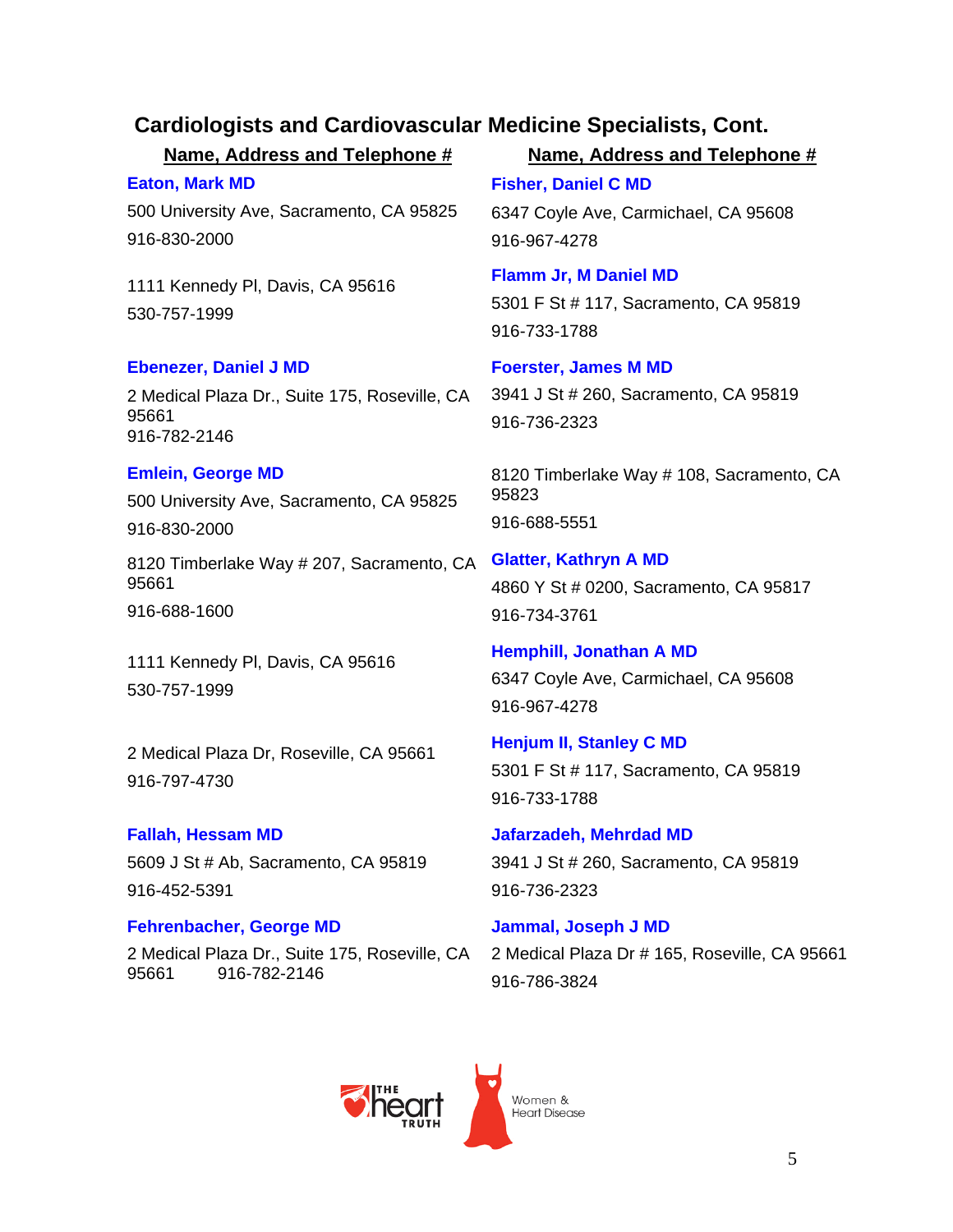**Janos, Gregory MD** 5609 J St # Ab, Sacramento, CA 95819

### **Jurisich, Peter MD**

916-452-5391

3941 J St # 260, Sacramento, CA 95819 916-736-2323

**Kaku, Roy F MD**

3941 J St # 260, Sacramento, CA 95819 916-736-2323

8120 Timberlake Way # 108, Sacramento, CA **Laslett, Lawrence J MD** 95823 916-688-5551

2660 W Covell Blvd, Davis, CA 95616 530-759-2347

1207 Fairchild Ct, Woodland, CA 95695 530-668-2666

### **Kapoor, Deepak MD**

5301 F St # 117, Sacramento, CA 95819 916-733-1788

**Kappagoda, C Tissa MD** 4860 Y St # 0200, Sacramento, CA 95817 916-734-3761

### **Name, Address and Telephone # Name, Address and Telephone #**

**Knowlton, Ann A.**  451 East Health Sciences Drive, Davis, CA 95616 530-754-5461

### **Kozina, Joseph A MD** 3941 J St # 260, Sacramento, CA 95819 916-736-2323 8120 Timberlake Way # 108, Sacramento, CA 95823 916-688-5551

4860 Y St # 0200, Sacramento, CA 95817 916-734-3761

**Lee, Edmond MD** 5301 F St # 117, Sacramento, CA 95819 916-733-1788

**Lee, Tennyson G., MD**  3111 Professional Drive, Auburn, CA 95603 530-885-0192

**Lee, Timothy Y MD** 6555 Coyle Ave # 280, Carmichael, CA 95608 916-536-3560

**Lentzner, Robert C MD** 6401 Coyle Ave # 311, Carmichael, CA 95608 916-967-4771

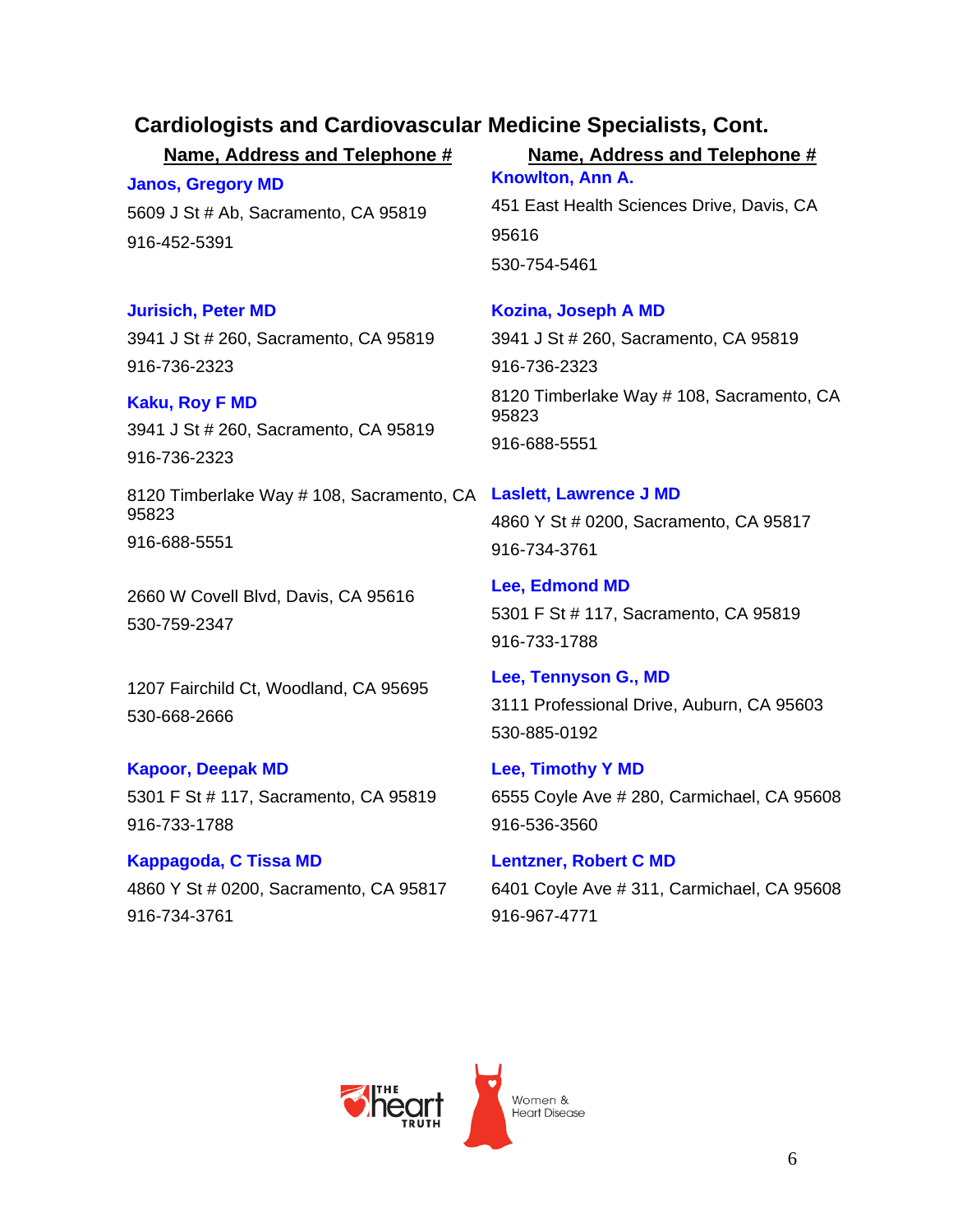**Name, Address and Telephone # Name, Address and Telephone # Lewis, William MD** 4860 Y St # 0200, Sacramento, CA 95817 916-734-3761 **Marquardt, Walt MD** 3941 J St # 260, Sacramento, CA 95819 916-736-2323 **Low, Reginald I MD** 4860 Y St # 0200, Sacramento, CA 95817 916-734-3761 8120 Timberlake Way # 108, Sacramento, CA 95823 916-688-5551 **Magorien, David J MD** 3941 J St # 260, Sacramento, CA 95819 916-736-2323 6401 Coyle Ave # 416, Carmichael, CA 95608 916-966-3501 6401 Coyle Ave # 416, Carmichael, CA 95608 916-966-3501 **Matlof, Harvey MD** 5301 F St # 117, Sacramento, CA 95819 916-733-1788 8120 Timberlake Way # 108, Sacramento, CA 95823 916-688-5551 **Mc Donald, Ruth MD** 2521 Stockton Blvd # 3200, Sacramento, CA 95817 916-734-3112 **Majetich Jr, Nick MD** 3941 J St # 260, Sacramento, CA 95819 916-736-2323 **Mc Henry, Malcolm MD** 5301 F St # 117, Sacramento, CA 95819 916-733-1788 6401 Coyle Ave # 416, Carmichael, CA 95608 916-966-3501 **Miles, Peter, MD**  4860 Y St # 0200, Sacramento, CA 95817 916-734-3761 8120 Timberlake Way # 108, Sacramento, CA **Moon-Grady, Anita Jeanne MD**  95823 916-688-5551 2521 Stockton Blvd, Sacramento, CA 95817 916-734-3112 **Marasigan, Francisco MD** 9624 Elk Grove Florin Rd, Elk Grove, CA 95624 916-685-7500 **Morrison, Stephen L MD** 6555 Coyle Ave # 280, Carmichael, CA 95608 916-536-3560

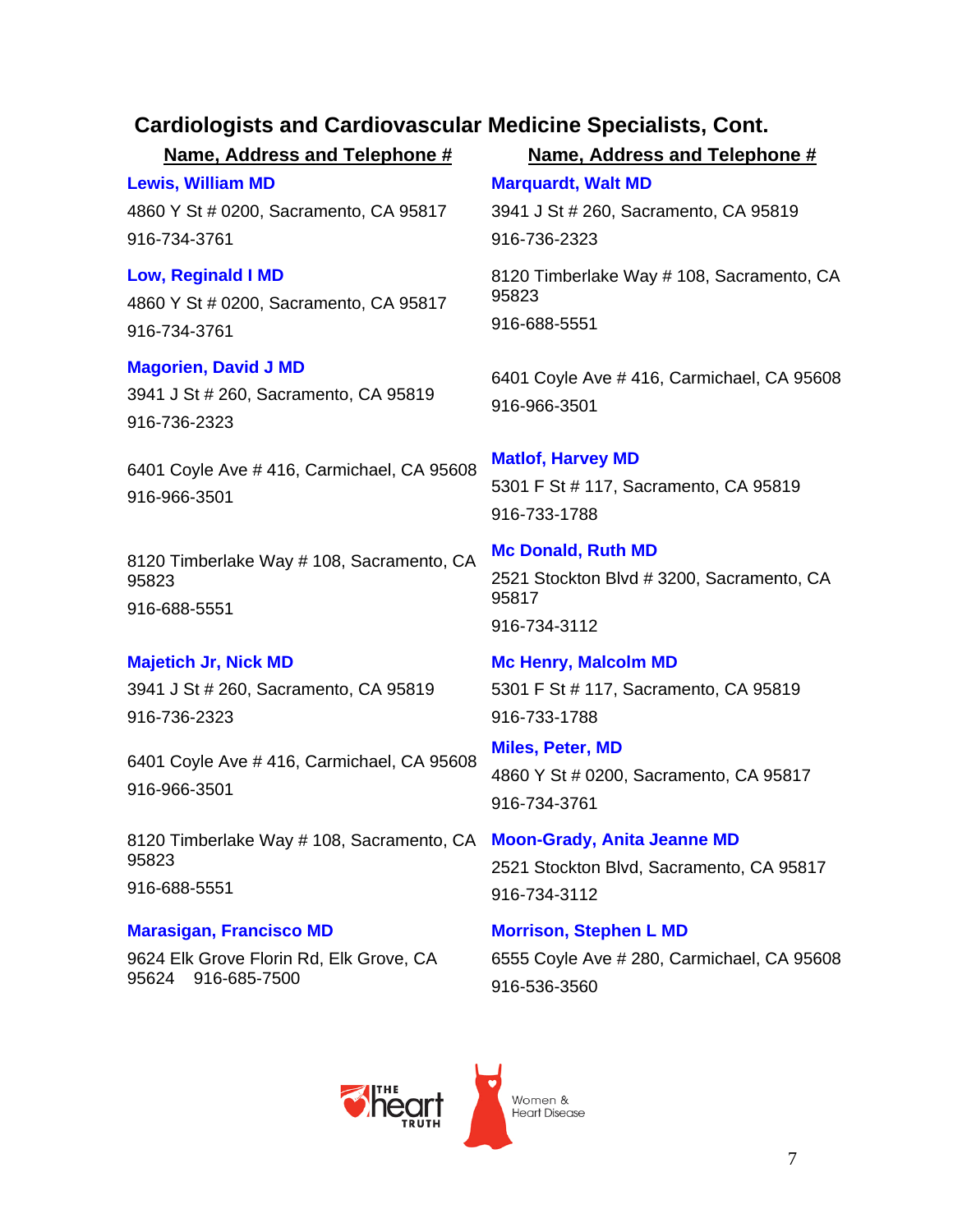| Cardiologists and Cardiovascular medicine opecialists, Cont.       |                                                                                                      |
|--------------------------------------------------------------------|------------------------------------------------------------------------------------------------------|
| Name, Address and Telephone #                                      | Name, Address and Telephone #                                                                        |
| Nemana, Gopal MD                                                   | <b>Penkala, Michele MD</b>                                                                           |
| 3941 J St # 260, Sacramento, CA 95819                              | 8120 Timberlake Way # 108, Sacramento, CA<br>95823                                                   |
| 916-736-2323                                                       | 916-688-5551                                                                                         |
| 95823                                                              | 8120 Timberlake Way # 108, Sacramento, CA 6401 Coyle Ave # 416, Carmichael, CA 95608<br>916-966-3501 |
| 916-688-5551                                                       |                                                                                                      |
|                                                                    | <b>Peters, Stephen MD</b>                                                                            |
| 6401 Coyle Ave # 416, Carmichael, CA 95608<br>916-966-3501         | 2 Medical Plaza Dr., Suite 175, Roseville, CA<br>95661                                               |
|                                                                    | 916-782-2146                                                                                         |
| <b>O'Neill, Gearoid MD</b>                                         | <b>Pezeshkian, Nayereh G MD</b>                                                                      |
| 3941 J St # 260, Sacramento, CA 95819                              | 5301 F St # 117, Sacramento, CA 95819                                                                |
| 916-736-2323                                                       | 916-733-1788                                                                                         |
|                                                                    |                                                                                                      |
| 8120 Timberlake Way # 108, Sacramento, CA<br>95823<br>916-688-5551 | <b>Powar, Jagbir S MD</b><br>6600 Mercy Ct # 100, Fair Oaks, CA 95628                                |
|                                                                    | 916-864-8520                                                                                         |
| 6401 Coyle Ave # 416, Carmichael, CA 95608<br>916-966-3501         | 729 Sunrise Ave # 800, Roseville, CA 95661<br>916-789-1399                                           |
| Park, Jenny K MD                                                   | <b>Roberts, David K MD</b>                                                                           |
| 2521 Stockton Blvd, Sacramento, CA 95817                           | 1111 Kennedy PI, Davis, CA 95616                                                                     |
| 916-734-3112                                                       | 530-757-1999                                                                                         |
| <b>Parrish, Mark MD</b>                                            |                                                                                                      |
| 2521 Stockton Blvd # 4200, Sacramento, CA<br>916-734-3112<br>95817 | 500 University Ave, Sacramento, CA 95825<br>916-830-2000                                             |
| <b>Penkala, Michele MD</b>                                         | <b>Rogers, Jason MD</b>                                                                              |
| 3941 J St # 260, Sacramento, CA 95819                              | 4860 Y St # 0200, Sacramento, CA 95817                                                               |
| 916-736-2323                                                       | 916-734-3761                                                                                         |

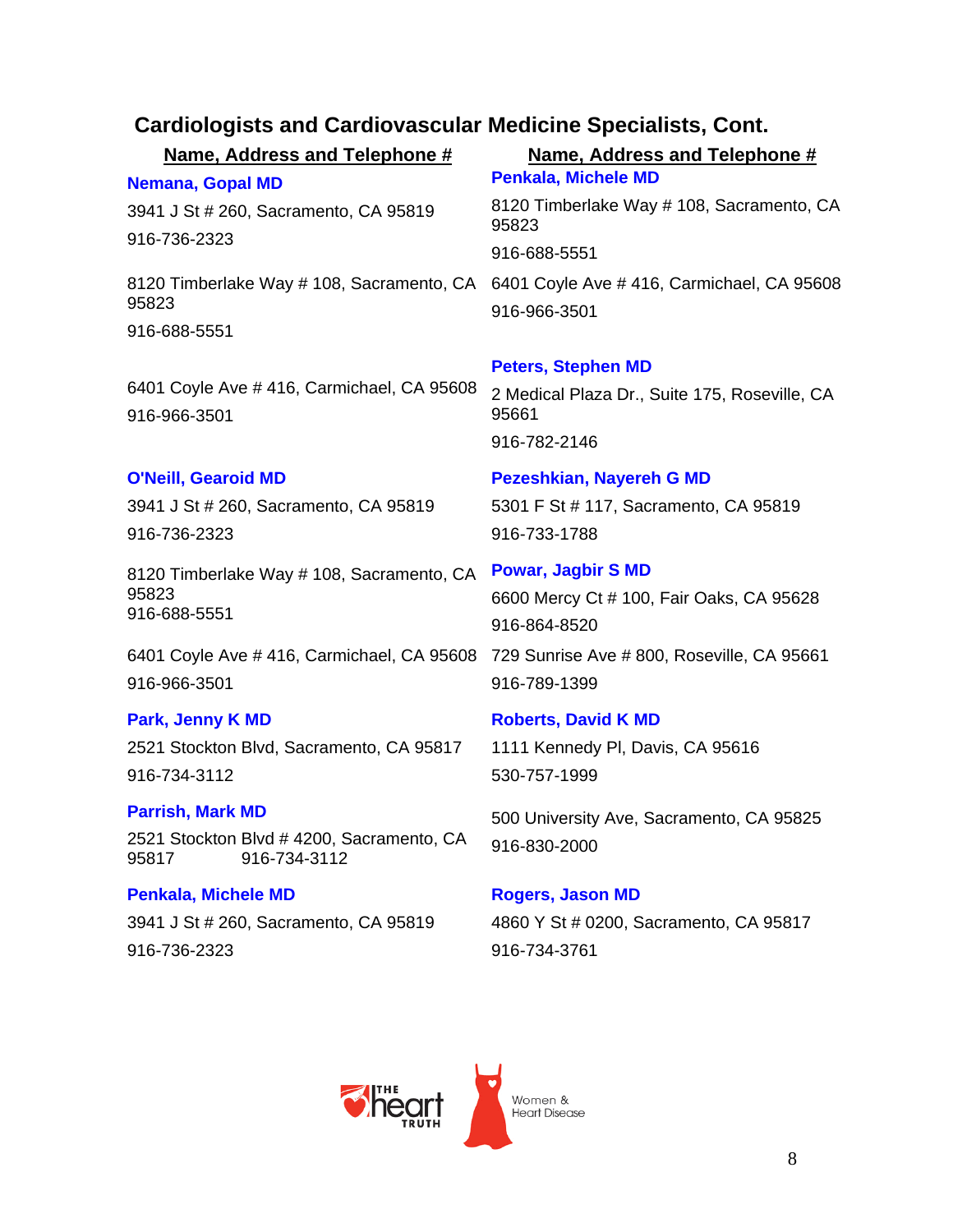**Rutledge, John C MD** 4860 Y St # 0200, Sacramento, CA 95817 916-734-3761

**Schaefer, Saul MD** 4860 Y St # 0200, Sacramento, CA 95817 916-734-3761

**Schott, Robert J MD** 5301 F St # 117, Sacramento, CA 95819 916-733-1788

**Shah, Sailesh N MD** 5301 F St # 117, Sacramento, CA 95819 916-733-1788

**Shapiro, Joel A MD** 5301 F St # 117, Sacramento, CA 95819 916-733-1788

**Sharma, Arjun D MD** 3941 J St # 260, Sacramento, CA 95819 916-736-2323

8120 Timberlake Way # 108, Sacramento, CA **Takeda, Patricia A MD** 95823 916-688-5551

6401 Coyle Ave # 416, Carmichael, CA 95608 8120 Timberlake Way #108, Sacramento, CA 916-966-3501

**Singh, Karanjit MD** 3941 J St # 260, Sacramento, CA 95819 916-736-2323

**Name, Address and Telephone # Name, Address and Telephone # Singh, Karanjit MD** 

> 8120 Timberlake Way # 108, Sacramento, CA 95823 916-688-5551

> 6401 Coyle Ave # 416, Carmichael, CA 95608 916-966-3501

**Srivatsa, Uma**  4860 Y St # 0200, Sacramento, CA 95817 916-734-3761

**Sobkowicz, Diane**  4860 Y St # 0200, Sacramento, CA 95817 916-734-3761

**Stack, Richard MD** 6555 Coyle Ave # 280, Carmichael, CA 95608 916-536-3560

**Stokke, Kevin L MD** 1207 Fairchild Ct, Woodland, CA 95695 530-668-2666

3941 J St # 260, Sacramento, CA 95819 916-736-2323 916-688-5551

6401 Coyle Ave # 416, Carmichael, CA 95608 916-966-3501

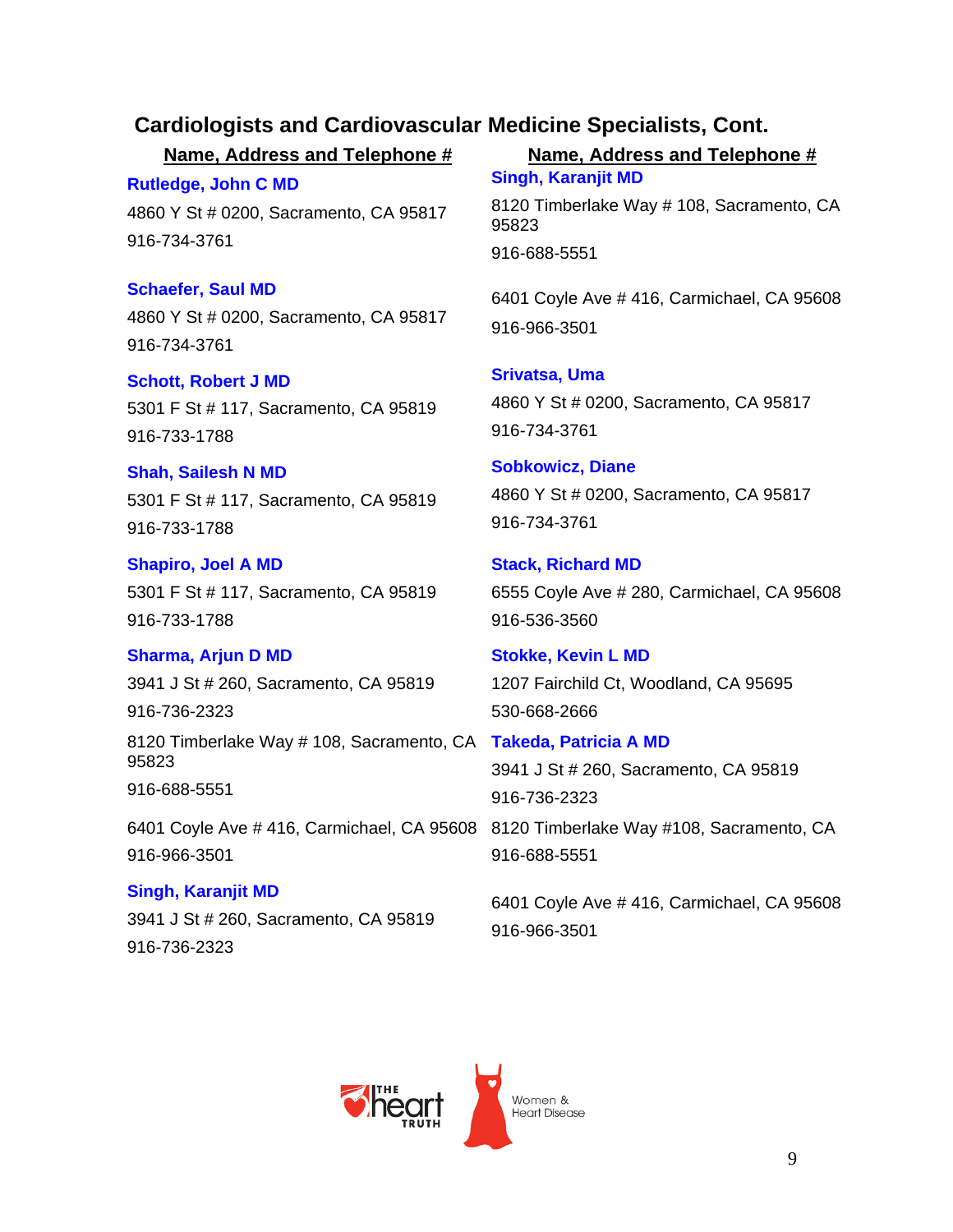| Name, Address and Telephone #                                                             | Name, Address and Telephone #                                                                        |
|-------------------------------------------------------------------------------------------|------------------------------------------------------------------------------------------------------|
| <b>Valente, Richard MD</b><br>4860 Y St # 0200, Sacramento, CA 95817<br>916-734-3761      | <b>Vismara, Louis A MD</b><br>3941 J St # 260, Sacramento, CA 95819<br>916-736-2323                  |
| <b>Van Gundy, Jeff MD</b><br>3100 Douglas Blvd # 200, Roseville, CA 95661<br>916-782-2225 | 6401 Coyle Ave #416, Carmichael, CA 95608<br>916-966-3501                                            |
| Van Hamersveld, Daniel D MD<br>1111 Kennedy PI, Davis, CA 95616<br>530-757-1999           | <b>Wampold, David B MD</b><br>2 Medical Plaza Dr., Suite 175, Roseville, CA<br>95661<br>916-782-2146 |
| 500 University Ave, Sacramento, CA 95825<br>916-830-2000                                  | <b>Wertz, Andrew W MD</b><br>5151 F St # 2S, Sacramento, CA 95819<br>916-733-1060                    |
| 8120 Timberlake Way # 207, Sacramento, CA<br>95823<br>916-688-1600                        | <b>Whitcomb, Charles MD</b><br>4860 Y St # 0200, Sacramento, CA 95817<br>916-734-3761                |
| <b>Vera, Zakauddin MD</b><br>4860 Y St # 0200, Sacramento, CA 95817<br>916-734-3761       | <b>Winchester, Mark A MD</b><br>5301 F St # 117, Sacramento, CA 95819<br>916-733-1788                |
| <b>Vetter, William MD</b><br>5301 F St # 117, Sacramento, CA 95819<br>916-733-1788        | <b>Wolff, Larry J MD</b><br>5301 F St # 117, Sacramento, CA 95819<br>916-733-1788                    |
| <b>Villablanca, Amparo MD</b><br>4860 Y St # 0200, Sacramento, CA 95817<br>916-734-3761   | <b>Woodruff Jr, David E MD</b><br>5301 F St # 117, Sacramento, CA 95819<br>916-733-1788              |
|                                                                                           |                                                                                                      |
|                                                                                           | Women &<br><b>Heart Disease</b>                                                                      |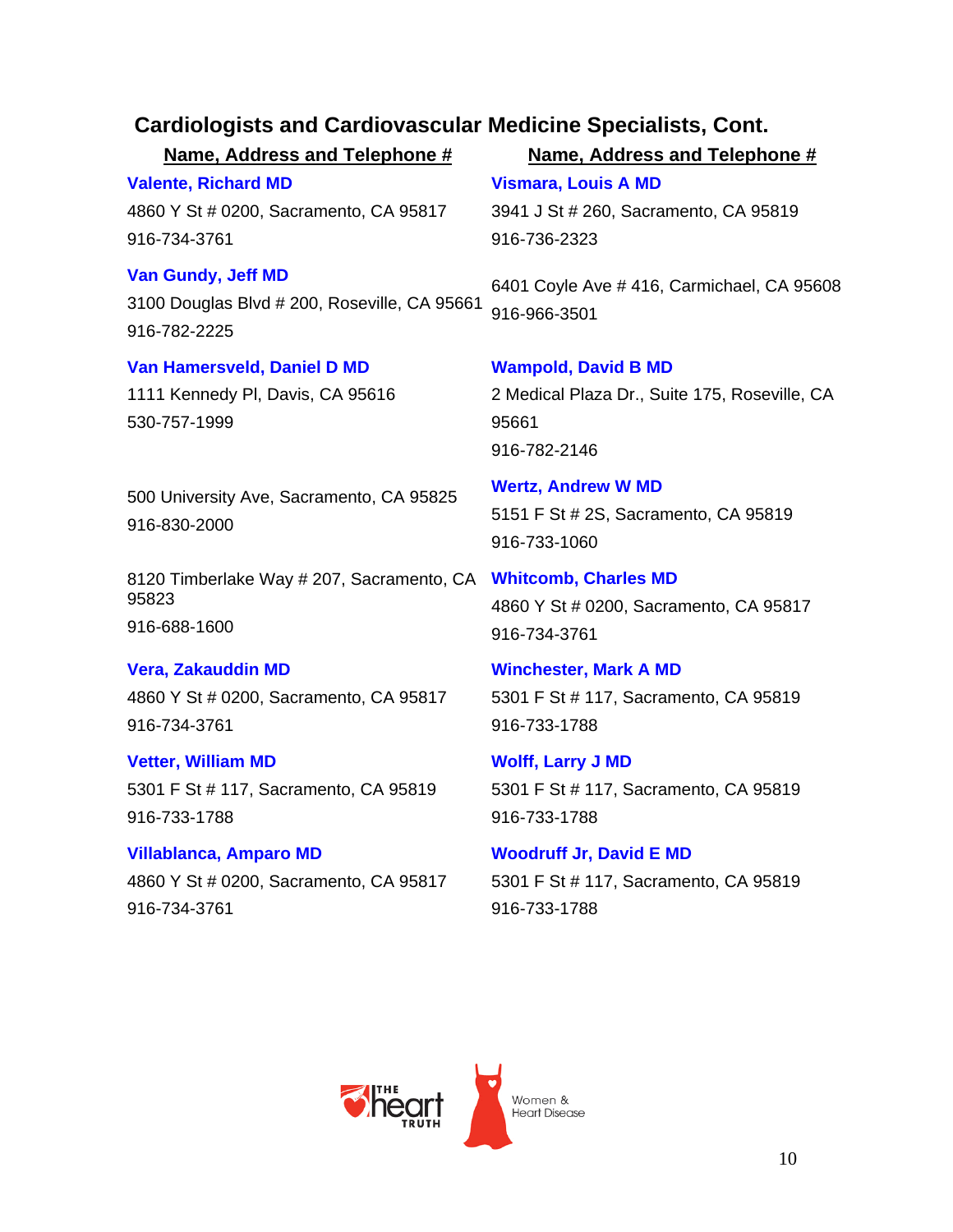| Name, Address and Telephone #        | Name, Address and Telephone #                          |
|--------------------------------------|--------------------------------------------------------|
| <b>Wright, Stanley MD</b>            | Yadlapalli, Sanjay MD                                  |
| 5609 J St # Ab, Sacramento, CA 95819 | 2261 Douglas Blvd, Roseville, CA 95661                 |
| 916-452-5391                         | 916-783-7109                                           |
|                                      | 2 Medical Plaza Dr., Suite 175, Roseville, CA<br>95661 |
|                                      | 916-782-2146                                           |
|                                      |                                                        |

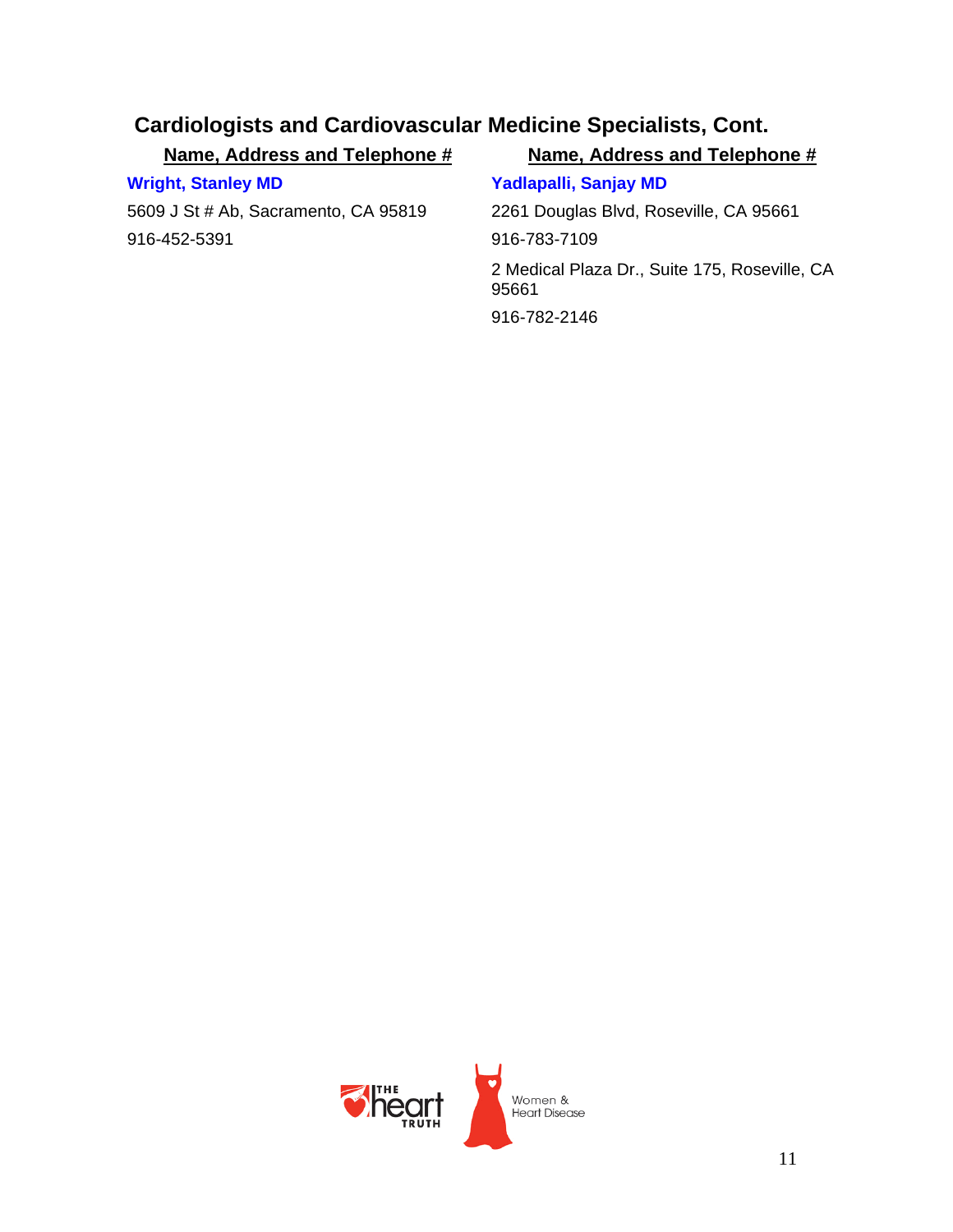### **Cardiothoracic Surgeons**

**Allen, Robert H MD** 3941 J St # 270, Sacramento, CA 916-733-6850

**Calhoun, II, Royce F, MD**  2221 Stockton Blvd, Sacramento, CA 95817 (916) 734-3861

**Dein, John R MD** 3941 J St # 270, Sacramento, CA 95819 916-733-6850

**Delius, Ralph E MD** 2221 Stockton Blvd, Sacramento, CA 95817 916-734-3861

**Follette, David M MD** 2221 Stockton Blvd, Sacramento, CA 95817 916-734-5360

**Ingram, Michael T MD** 5301 F St # 111, Sacramento, CA 95819 916-452-8291

**Junod, Forrest L MD** 5301 F St # 111, Sacramento, CA 95819 916-452-8291

**Kaplon, Richard J MD** 3941 J St # 270, Sacramento, CA 95819 916-733-6850

### **Name, Address and Telephone # Name, Address and Telephone #**

**Kincade, Robert C MD** 5301 F St # 111, Sacramento, CA 95819 916-452-8291

**Longoria, James MD** 5301 F St # 111, Sacramento, CA 95819 916-452-8291

**Morris, Allen S MD** 3941 J St # 270, Sacramento, CA 95819 916-733-6850

**Raff, Gary Wayne MD**  2315 Stockton Blvd, Sacramento, CA 95817 916-734-3861

**Rossiter, Stephen MD** 3941 J St # 270, Sacramento, CA 95819 916-733-6850

**Schuch, Douglas R MD** 5301 F St # 111, Sacramento, CA 95819 916-452-8291

**Shankar, Kuppe G MD** 5301 F St # 111, Sacramento, CA 95819 916-452-8291

**Shortt, Kevin G MD** 5301 F St # 111, Sacramento, CA 95819 916-452-8291

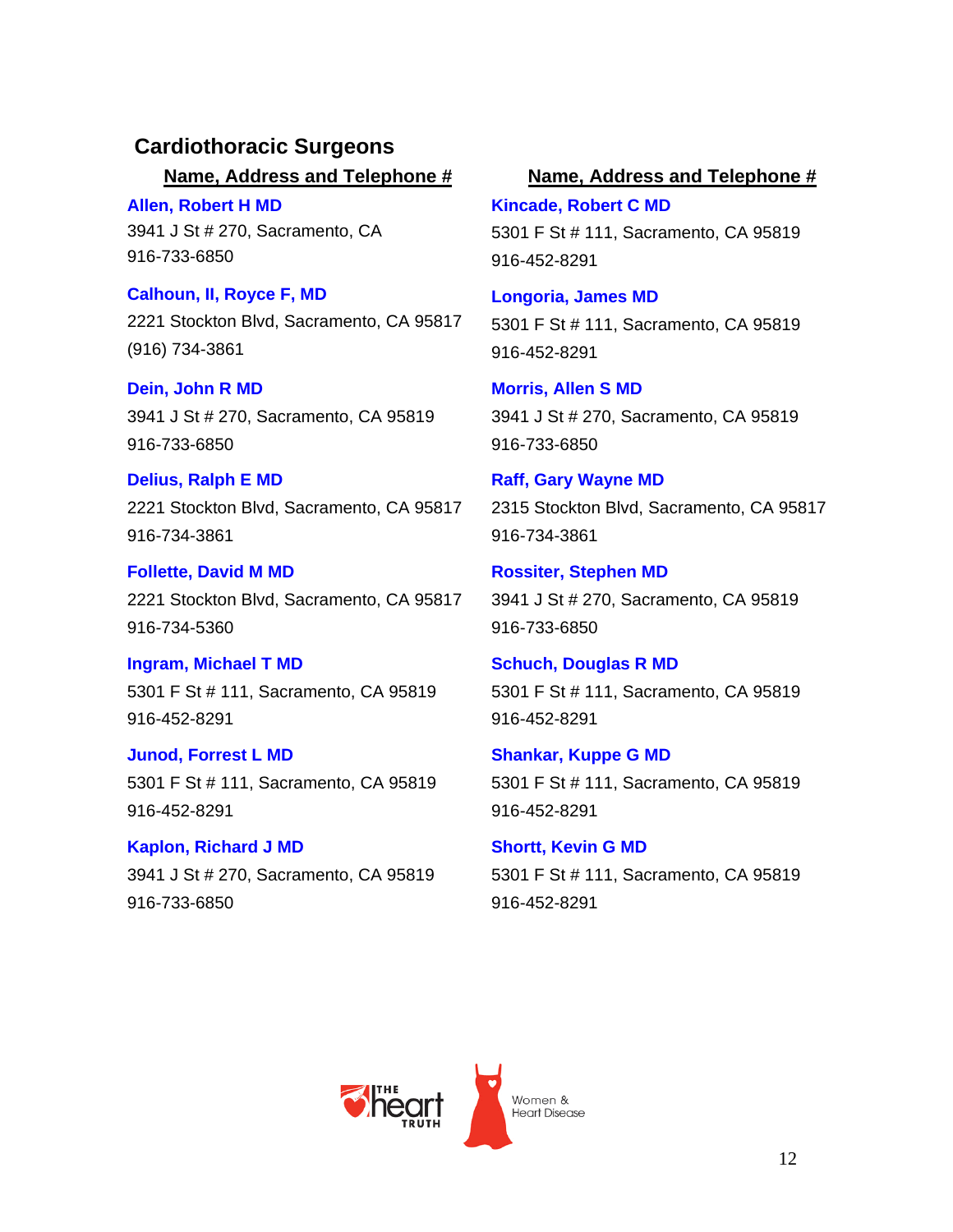### **Cardiothoracic Surgeons, Cont.**

**Name, Address and Telephone # Name, Address and Telephone #**

### **Slachman, Frank N MD**

3941 J St # 270, Sacramento, CA 95819 916-733-6850

**Young, J Nilas MD**

2221 Stockton Blvd, Sacramento, CA 95817 916-734-3861

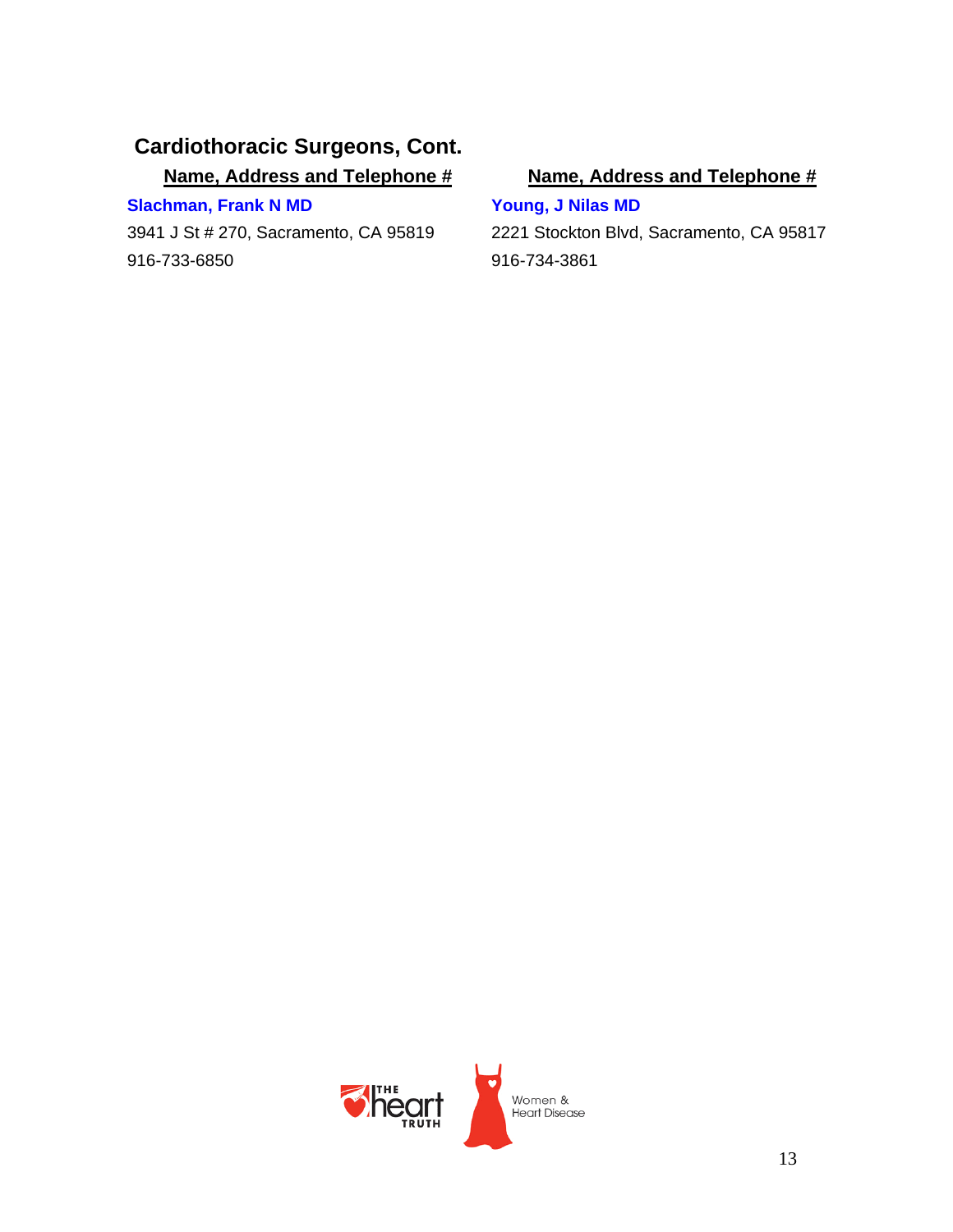### **Cardiology/Cardiothoracic Surgery Medical Groups and Health Systems**

### **Capitol Interventional Cardiology**

6347 Coyle Ave, Carmichael, CA 95608 916-967-4278 408 Sunrise Ave # 7, Roseville, CA 95661 916-782-5332

### **Cardiac & Thoracic Surgery**

3941 J St # 270, Sacramento, CA 95819 916-733-6850

### **Children's Specialists Medical**

5151 F St # 315, Sacramento, CA 95819 916-733-6050 5609 J St # Ab, Sacramento, CA 95819 916-452-5391

5275 F St # 3, Sacramento, CA 95819 916-733-6050

### **Daquipa Medical Inc**

6444 Coyle Ave # 2, Carmichael, CA 95608 916-967-2273

### **Kaiser Permanente Group**

6600 Bruceville Rd, Sacramento, CA 95823 916-688-2086

### **Kaiser Permanente Medical Ctr** 6600 Bruceville Rd, Sacramento, CA 95823 916-688-2000

### **Name, Address and Telephone # Name, Address and Telephone # Medclinic**

3160 Folsom Blvd, Sacramento, CA 95816 916-733-3344 6555 Coyle Ave # 280, Carmichael, CA 95608 916-536-3540

### **Northern California Cardiology**

729 Sunrise Ave # 800, Roseville, CA 95661 916-789-1399

## **Northern California Cardiology Associates**  4718 Engle Rd # I, Carmichael, CA 95608

916-485-4184 5301 F St #117, Sacramento, CA 95819 916-733-1788

# **Regional Cardiology Associates**

6401 Coyle Ave # 416, Carmichael, CA 95608 916-966-3501

### **Roseville Cardiology Medical Associates**

2 Medical Plaza Dr. Suite 175, Roseville, CA 95661 916-782-2146

### **Sacramento Cardiovascular Surgeons** 5301 F St # 111, Sacramento, CA 95819

916-452-8291

### **Sacramento Heart**

8120 Timberlake Way # 207, Sacramento, CA 95823 916-688-1600

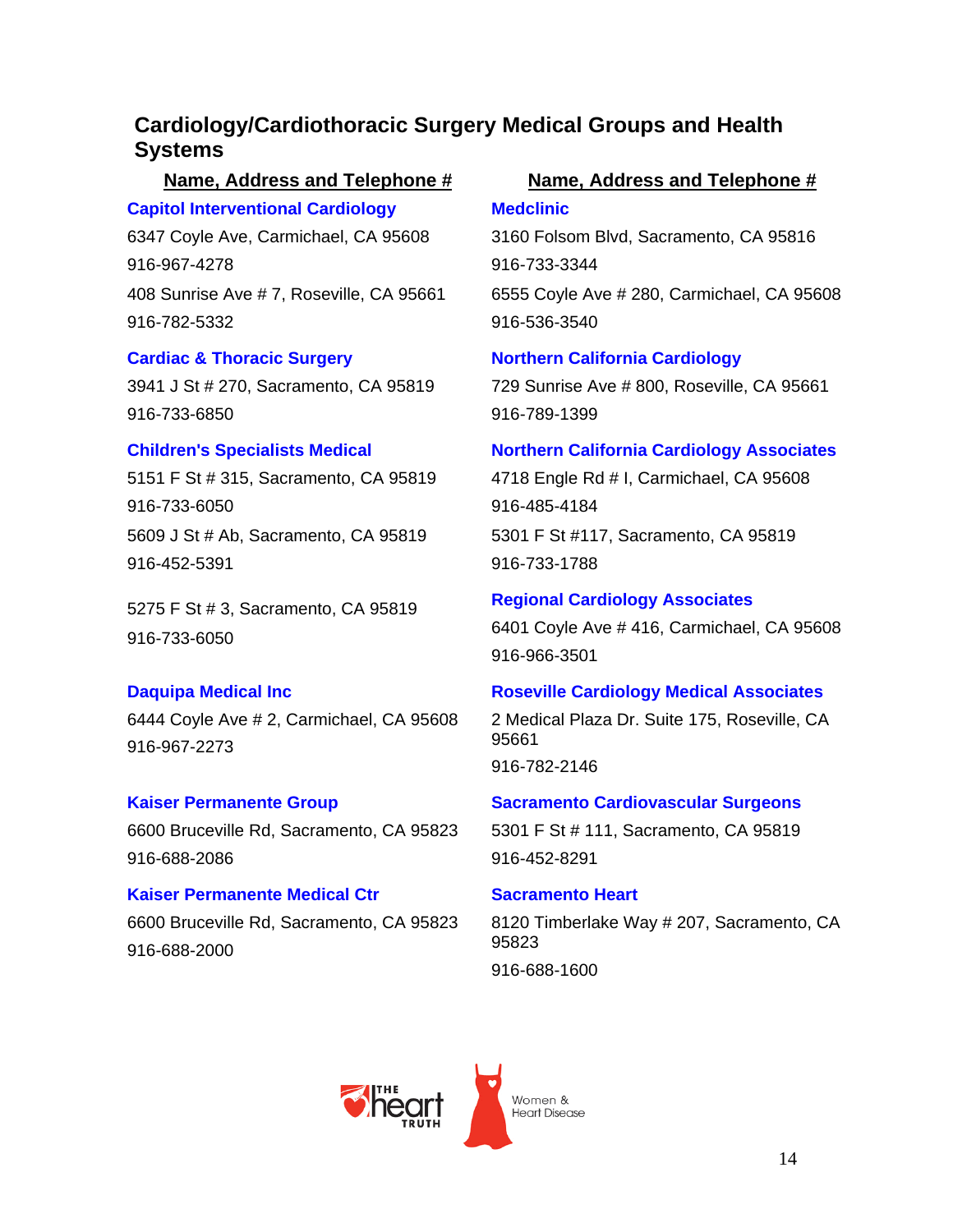### **Cardiology/Cardiothoracic Surgery Medical Groups and Health Systems, Cont.**

### **Name, Address and Telephone # Name, Address and Telephone #**

### **Sacramento Heart & Vascular**

500 University Ave, Sacramento, CA 95825 916-830-2000

1111 Kennedy Pl, Davis, CA 95616 530-757-1999

### **Sacramento Heartscan**

500 University Ave, Sacramento, CA 95825 916-830-2007

### **Sutter Medical Group**

2801 K St # 305, Sacramento, CA 95816 916-733-8909

5301 F St # 117, Sacramento, CA 95819 916-733-8711

### **UC Davis Med Center Pediatric Cardiology**

2521 Stockton Blvd # 2100, Sacramento, CA 95817

916-734-3112

**UC Davis School of Medicine, Academic Office** 

One Shields Ave, TB172, Davis, CA 95616 530-752-0717

**UC Davis School of Medicine, Academic Office** 

4860 Y St # 2820, Sacramento, CA 95817 916-734-3764

### **UC Davis Health System, Cardiology Outpatient Services (Clinic)**

4860 Y St # 0200, Sacramento, CA 95817 916-734-3761

### **UC Davis School of Medicine, Division of Cardiothoracic Surgery Academic Office**

2221 Stockton Blvd, #2108, Sacramento, CA 95817

916-734-3861

### **UC Davis Health System, Outpatient Surgery Clinic**

2221 Stockton Blvd, Sacramento, CA 95817 916-734-2680

### **Woodland Clinic Medical Group**

1207 Fairchild Ct, Woodland, CA 95695 530-668-2666

### **Woodland Healthcare**

2660 W Covell Blvd # A, Davis, CA 95616 530-756-2364

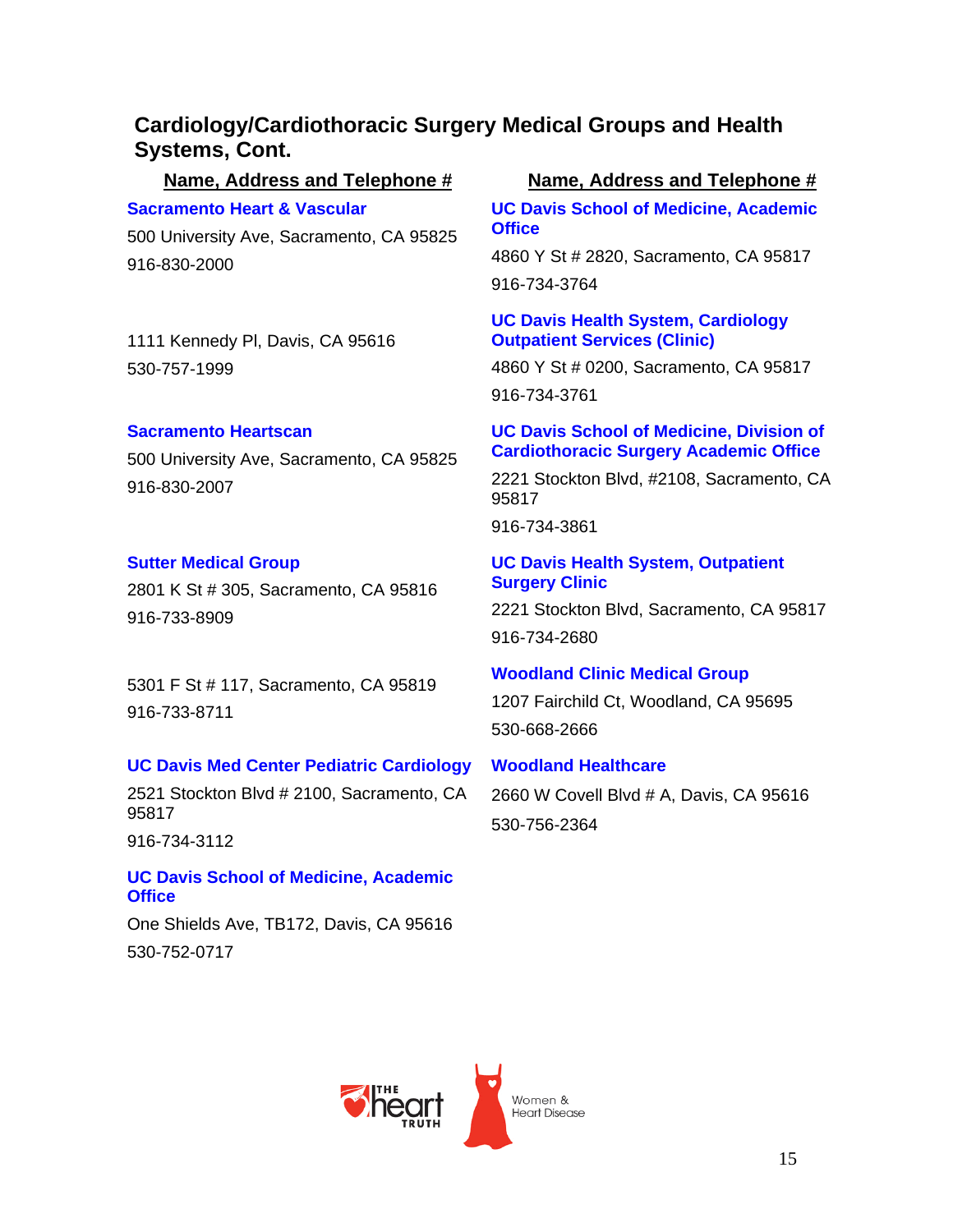### **Dieticians**

### **Name, Address and Telephone # Name, Address and Telephone #**

**Blankenship, Jeanne MS RD**  Western Human Nutrition Research Center One Shields Ave., Davis, CA 95616 530-754-5844

### **Burns, Jill RD**

4860 Y St # 0200, Sacramento, CA 95817 916-734-8410

**Elliot-Sisterson, Laura A. RD**  2509 Capitol Ave. #23, Sacramento CA 95816 Email: laurard@sbcglobal.net

**Fields, Judith D. RD**  4125 Temescal #J, Fair Oaks, CA 95628 916-965-4012

**Gazzaniga Moloo, Jeannie PhD RD**  2 Medical Plaza Dr, #150, Roseville CA 95661 4860 Y St # 0200, Sacramento CA 95817 916-791-2988

**Forrest, Amy J. MS RD**  719 2<sup>nd</sup> St, Ste 13, Davis CA 95616 530-759-8167

**Gilles, Michele C. RD MPA**  6001 Fair Oaks Blvd, Carmichael, CA 95608 916-481-5004

**Horning, Linda S. RD CDE**  11670 Atwood Rd, Auburn, CA 95603 530-887-2840

**Kennedy, Stacey C. MS RD**  4400 Auburn Blvd #200, Sacramento CA 95841 916-929-9761

### **Kennedy-Mason, Kathleen MPH RD**

1741 Baines Ave, Sacramento, CA 95835 916-419-2114 4919 Windplay Dr, Ste 4, El Dorado Hills CA 95762 916-939-6800

**Leard, Sheila M. RD CPT**  530 Post Ct, El Dorado Hills, CA 95762 916-730-9118

**Lucus, Debbie RD**  916-734-6473

**McMurdo, Tammy J. MS RD**  3470 Jumilla Way, Sacramento CA 95834 916-359-0397

**Norris, Jack E.**  408 Safflower Pl, W. Sacramento CA 95691 916-375-0014

**Parker, Katherine M. MS RD**  2509 Capitol Ave, Sacramento CA 95816 916-616-5266 5030 J St, Ste 201, Sacramento CA 95819 916-616-5266

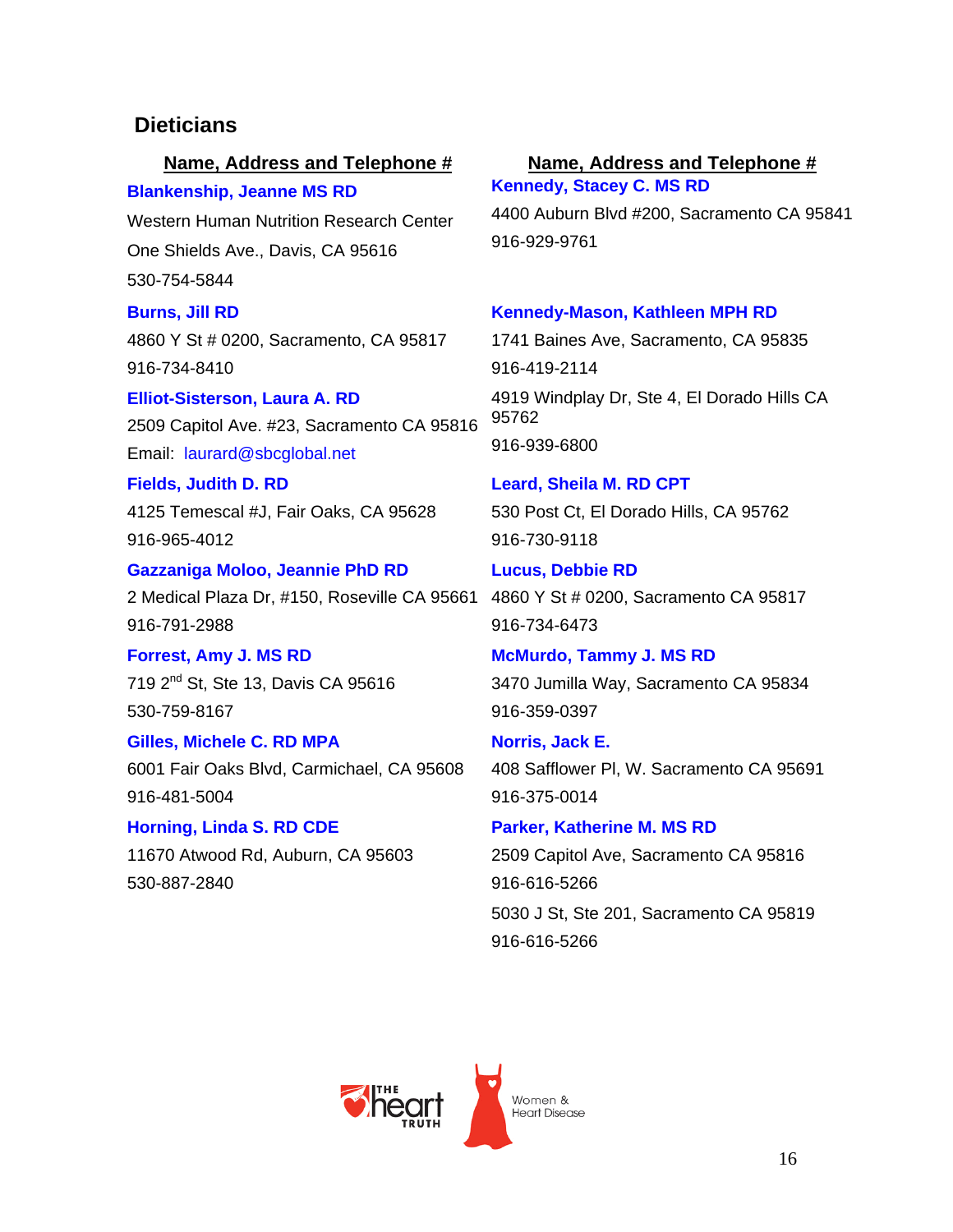### **Dieticians, Cont.**

**Reidy, Randee L. MA RD**  2025 P St, Sacramento CA 95814 916-446-4449

8105 W. Hidden Lakes Dr, Granite Bay CA 95746 916-788-2888

### **Rewick, Carol A. CDE**

615 2nd St, Davis CA 95616 530-756-8546

### **Name, Address and Telephone # Name, Address and Telephone #**

**Saly, Dana S. MPH RD**  5136 Adamstowne Way, Sacramento CA 95835 916-515-1093

### **Souza, Elaine C. MPH RD**

828 4<sup>th</sup> St., Woodland, CA 95695 530-848-4339

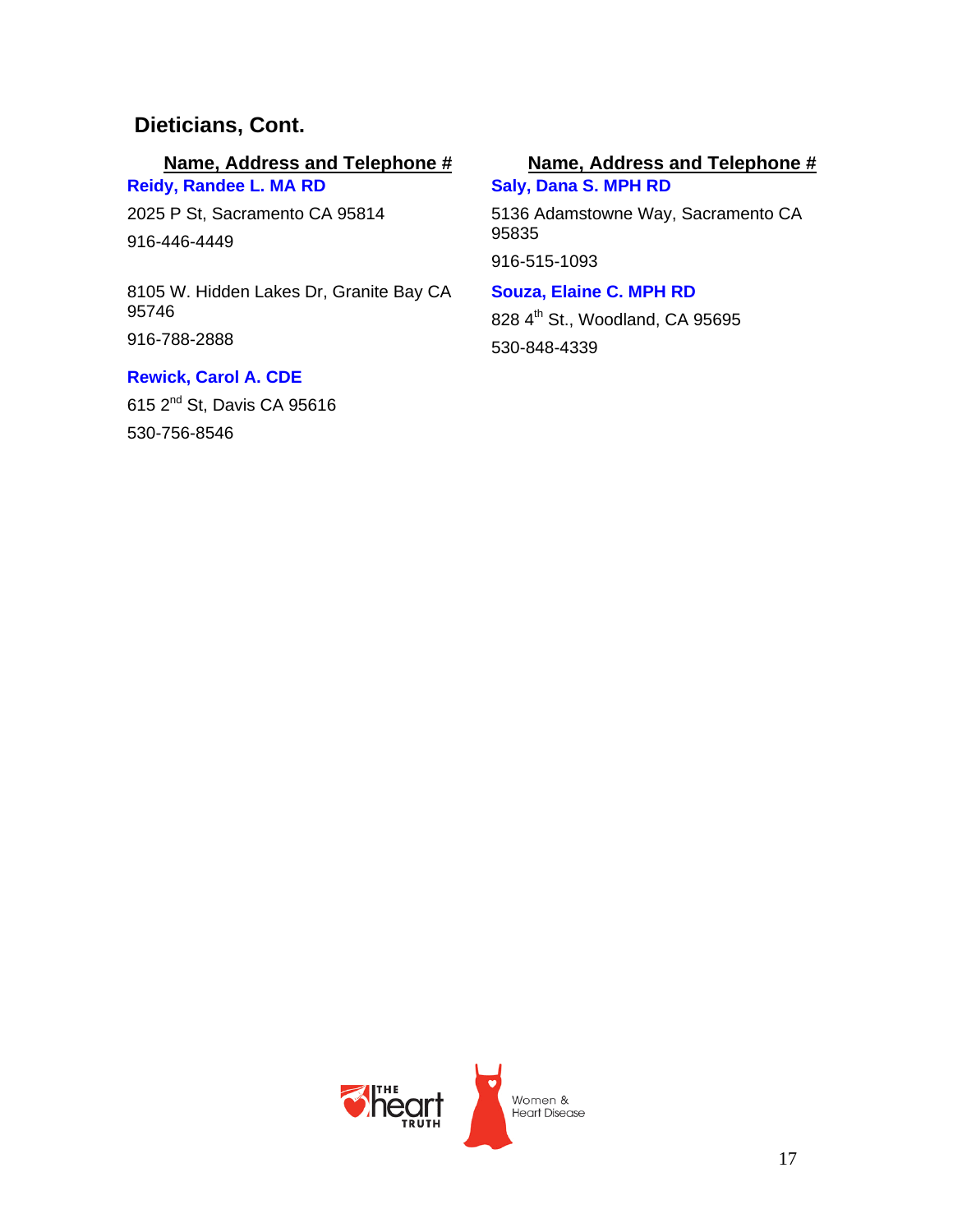### **Wellness Programs**

### **Belton & Cohen Enterprises**

3671 J St, Sacramento, CA 95816 916-519-3288

# **Body Therapy & Wellness Center**

9198 Greenback Ln, Orangevale, CA 95662 916-337-4877

# **Folsom Wellness & Sports**

990 Riley St, Folsom, CA 95630 916-355-1250

### **High Street Health & Wellness** 1234 High St, Auburn, CA 95603 530-887-5406

### **Name, Address and Telephone # Name, Address and Telephone #**

### **Sheri Plummer Wellness Edctr**

4009 Bridge St, Fair Oaks, CA 95628 916-961-6720

### **Tworock Help** 315 W Pine St # 3, PO Box 1968, Lodi, CA 95240 209-339-1099

# **Wellness Know-How Educational**

3220 Riverside Blvd, Sacramento, CA 95818 916-443-6795

### **Women Only Wellness**

820 Wales Dr, Folsom, CA 95630 916-984-9222

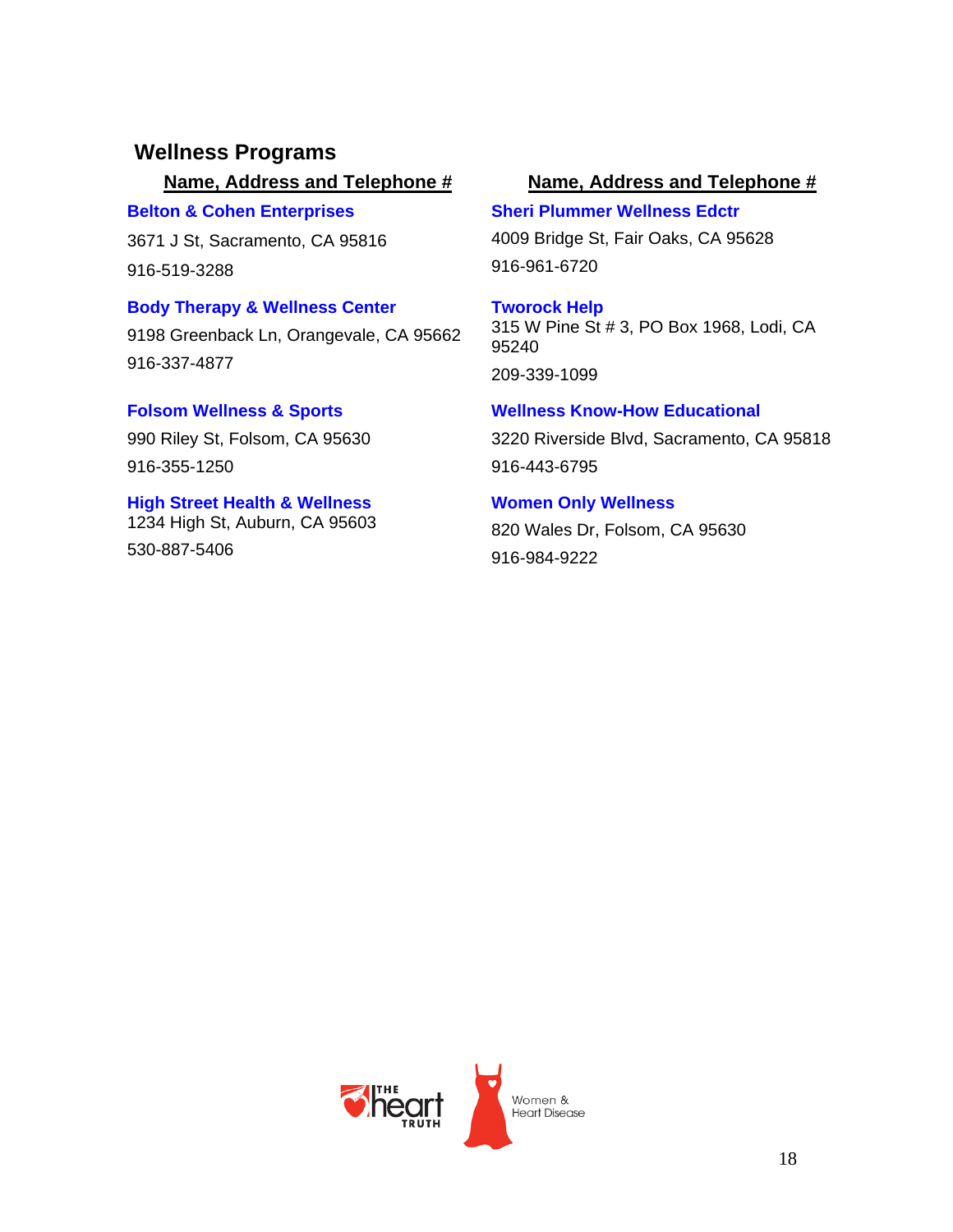# **Weight Loss Programs**

**40-30-30 Diet Center** 1125 Orlando Ave, Roseville, CA 95661 916-729-3990

**A Center-Wellness & Personal**

Roseville, CA 95661 916-774-6564

**A Natural Weight Loss Clinic** 2351 Sunset Blvd # 110, Rocklin, CA 95765 916-624-2500

### **A New Day Hypnotherapy**

3275 Fortune Ct, Auburn, CA 95602 530-823-0191

**A New You** 701 High St, Auburn, CA 95603 530-887-8446

**A Plus Image** 1712 Picasso Ave # C, Davis, CA 95616 530-750-3500

**ABC Health & Wellness Inc** 5608 Spilman Ave, Sacramento, CA 95819 916-451-7543

**Ameri Cal Weight Clinic** 9230 Bruceville Rd, Elk Grove, CA 95758 916-691-4141

**Auburn Racquet & Fitness Club** 1255 Racquet Club Dr, Auburn, CA 95603 530-885-1602

### **Name, Address and Telephone # Name, Address and Telephone #**

**Bermudez, Rita MD** 630 Alhambra Blvd, Sacramento, CA 95816 916-444-7137

### **Body Inspirations For Women**

2221 Sunset Blvd # 121, Rocklin, CA 95765 916-435-4004

**Bravo-Mathews Medical Ctr** 87 Scripps Dr # 308, Sacramento, CA 95825 916-564-1111

**Cambridge-Food For Life-Area** 2832 California Ave, Carmichael, CA 94509 916-486-0655

**Capital Rehab** 630 Alhambra Blvd, Sacramento, CA 95816 916-444-7137

**Capitol City Health Club** 1381 Florin Rd, Sacramento, CA 95816 916-427-5454

### **Compulsive Eaters Anonymous** Sacramento, CA 95816

916-733-2149

**Curves**  8698 Elk Grove Blvd, Elk Grove, CA 95624 916-686-2878

**Curves For Women** 1223 J St, Sacramento, CA 95814 916-447-4901

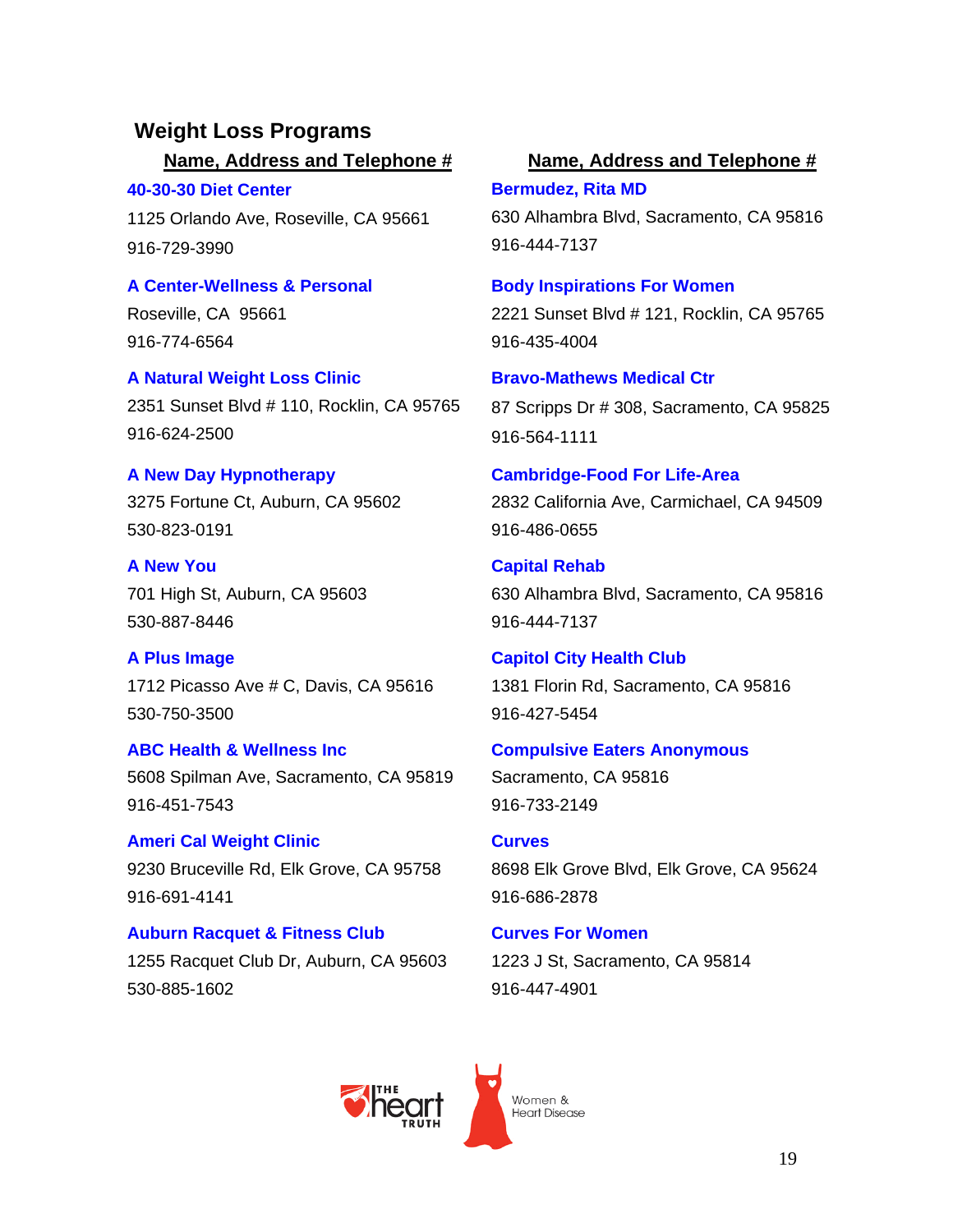**Curves For Women**  1001 Jefferson Blvd, West Sacramento, CA 95691

916-373-1020

1600 W El Camino Ave, Sacramento, CA 95833

916-929-7688

5283 Folsom Blvd, Sacramento, CA 95819 916-453-1500

7485 Rush River Dr, Sacramento, CA 95831 916-421-0790

970 Oak Ln, Rio Linda, CA 95673 916-991-3633

4141 Manzanita Ave # 105, Carmichael, CA 95608 916-973-9900

8027 Watt Ave, Antelope, CA 95843 916-348-8900

Laguna & Franklin Blvd, Elk Grove, CA 95758 916-684-1440

8753 Auburn Folsom Rd, Granite Bay, CA 95746 916-789-7822

### **Name, Address and Telephone # Name, Address and Telephone #**

### **Curves For Women**

1472 Grass Valley Hwy, Auburn, CA 95746 530-887-9300

1000 Lincoln Rd # C, Yuba City, CA 95991 530-821-5898

225 E Weber Ave, Stockton, CA 95202 209-464-1346

**Diet Center** 636 Watt Ave, Sacramento, CA 95864 916-978-9533

**Du-Fur Your Body** 2224 J St, Sacramento, CA 95816 916-962-4252

**Epstein, Jerry MD** 3701 J St # 100, Sacramento, CA 95816 916-454-3668

**Gail Brandt Neo-Life Center** 3125 Boeing Rd, Cameron Park, CA 95682 530-677-2181

**Hillswood Medical Clinic** 805 Wales Dr # 2, Folsom, CA 95630 916-984-6596

**Hopkins, Thomas MD** 2025 P St, Sacramento, CA 95814 916-446-4449

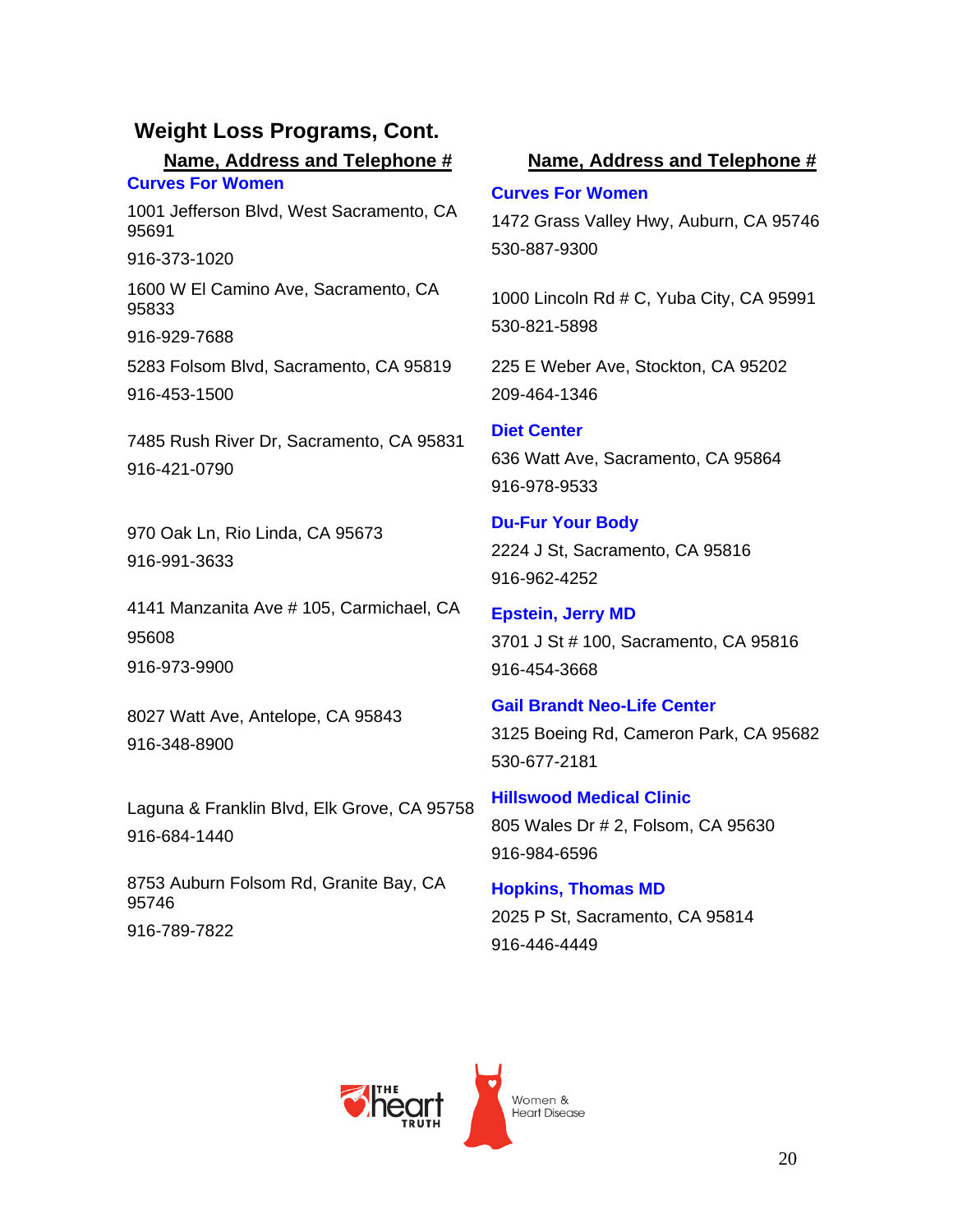**Howe Medical Clinic Inc**

E Stockton Blvd, Elk Grove, CA 95624 916-686-8048

### **Howe Medical Management**

10120 Fair Oaks Blvd, Fair Oaks, CA 95628 916-961-4240

### **Howe Medical Weight Clinic**

1565 Exposition Blvd # 110, Sacramento, CA 95815 916-927-2201

### **Howe Medical Weight Management**

6693 Folsom Auburn Rd, Folsom, CA 95630 916-988-9111

### **Image Awareness Corp**

1271 High St, Auburn, CA 95603 530-823-7092

### **Incentive Fitness**

6031 Fair Oaks Blvd # C, Carmichael, CA 95608 916-481-5004

### **Inside Out for Weight Loss Inc**

294 Placer, Auburn, CA 95603 530-889-2200

### **Janice's Health & Weight Loss**

1533 41st St, Sacramento, CA 95819 916-456-8308

### **Name, Address and Telephone # Name, Address and Telephone #**

**Jenny Craig Weight Loss Center** 3346 Coach Ln, Cameron Park, CA 95682 530-676-3000

7465 Rush River Dr # 430, Sacramento, CA 95831 916-399-0900

5325 Sunrise Blvd, Fair Oaks, CA 95626 916-962-2600

1950 Douglas Blvd # B, Roseville, CA 95661 916-782-5300

565 Howe Ave # 1, Sacramento, CA 95825 916-922-6000

### **L A Weight Loss Center**

1582 Howe Ave, Sacramento, CA 95825 916-568-0900

7801 Greenback Ln, Citrus Heights, CA 95610 916-725-1922

9150 Bruceville Rd, Elk Grove, CA 95758 916-478-3791

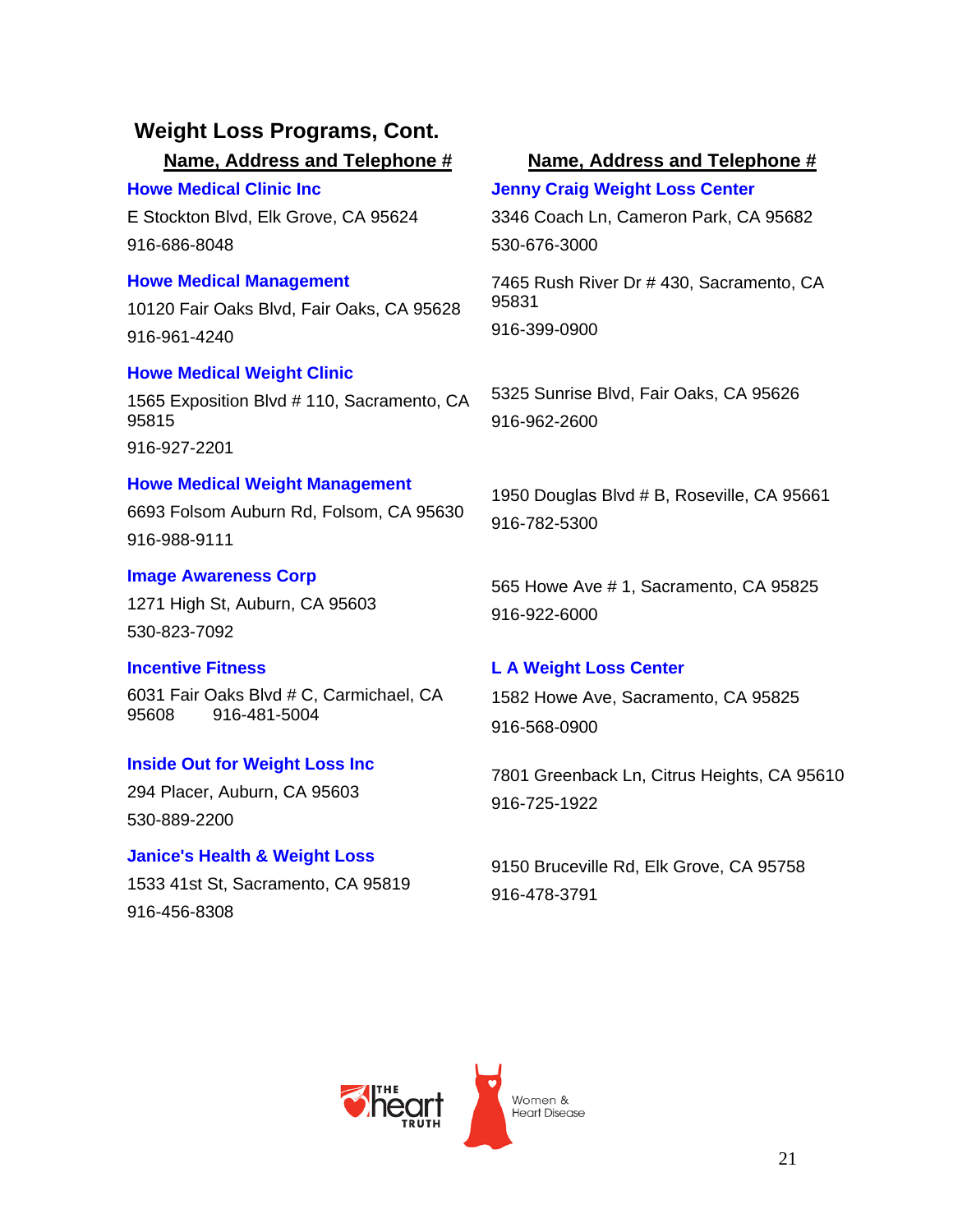**L A Weight Loss Center**  404 Blue Ravine Rd, Folsom, CA 95630 916-984-1400

**Lanzarotta, Suzette DC** 148 Maple St, Auburn, CA 95603 530-889-9359

**Lifetime Fitness & Rehab** 528 Auburn Ravine Rd, Auburn, CA 95603 530-889-0811

### **M S Laboratories**

5325 Elkhorn Blvd # 288, Sacramento, CA 95842

916-852-8456

**Mabery's Optimal Weight and Wellness Medical Center** 

805 Wales Dr # 2, Folsom, CA 95630 916-984-6596

406 Sunrise Ave, Roseville, CA 95661 916-774-4348

### **Medical Weight Clinic**

100 S Harding Blvd # 3D, Roseville, CA 95661 194 W Main St, Woodland, CA 95695 916-783-4708

### **Medical Weight Control**

1700 Alhambra Blvd # 106, Sacramento, CA 95816 916-736-1999

### **Name, Address and Telephone # Name, Address and Telephone #**

**Medical Weight Control**  2310 Professional Dr # 200, Roseville, CA 95661 916-773-1191

### **Medifast Lifestyle Program**

3714 Mission Ave # 20, Carmichael, CA 95608 916-489-0890

### **Personal Freedom**

4245 Crestline Ave, Fair Oaks, CA 95628 916-962-7010

**Physician Plans Weight Mgmt** 5505 Whitney Blvd # 2G, Rocklin, CA 95677

916-625-1523

### **Physicians Weight Management**

6693 Folsom Auburn Rd, Folsom, CA 95630 916-988-5729

### **Positive Changes Hypnosis Center**

5951 Birdcage Centre Ln # 133, Citrus Heights, CA 95610 916-965-1100

**Practitioner's Choice** 530-668-4011

**Profound Changes** 2020 29th St # 104, Sacramento, CA 95817 916-451-4300

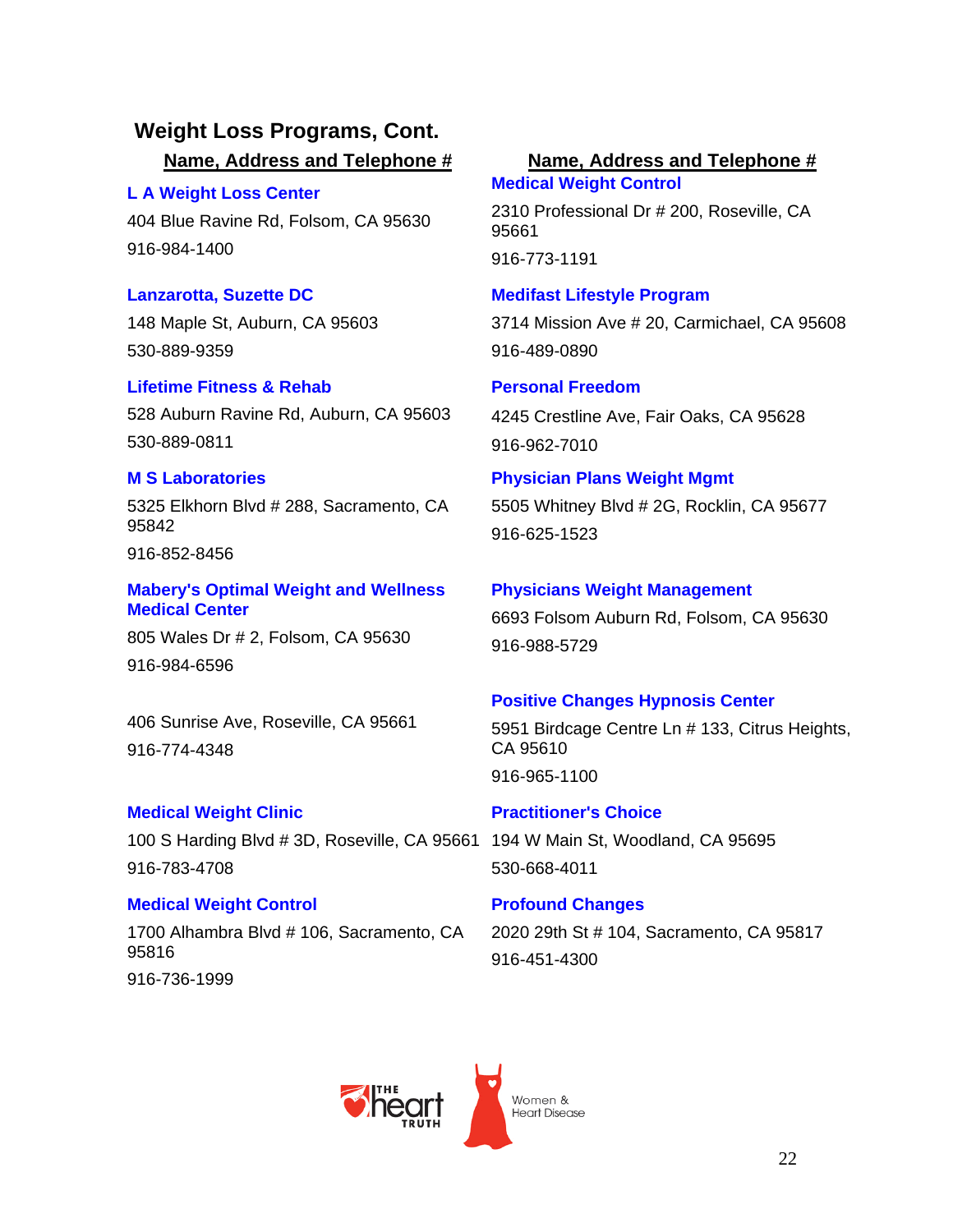**Ron Stone Weight Management** 6693 Folsom Auburn Rd, Folsom, CA 95630 916-988-9111

### **Shape Shifters Body Wraps**

3300 Coach Ln, Cameron Park, CA 95682 530-676-1090

## **Shape Shifters Body Wraps & More**

893 Embarcadero Dr, El Dorado Hills, CA 95762

916-941-0836

### **Slender Lady of Fair Oaks**

8066 Sunset Ave, Fair Oaks, CA 95628 916-966-5900

### **Sunrise Health Medical Group**

3120 O St, Sacramento, CA 95816 916-452-8466

11230 Gold Express Dr # 305, Gold River, CA **Women's Weight & Wellness** 95670 916-853-1300

### **Sunrise Health Medical Group**

1133 Coloma Way # B, Roseville, CA 95661 916-771-0234

### **Name, Address and Telephone # Name, Address and Telephone #**

**Surgi-Lite Weight Control Center** 1 Scripps Dr, Sacramento, CA 95825 916-565-0552

### **Sutter Healthy Weight**

2000 Sutter Pl, Davis, CA 95616 530-757-5122

**Total Body Works** 2224 J St, Sacramento, CA 95816 916-442-4998

### **U Medical**

701 High St, Auburn, CA 95603 530-889-8661

**Weigh of Life** 1712 Picasso Ave # C, Davis, CA 95616 530-750-3500

3007 J St, Sacramento, CA 95816 916-448-7414

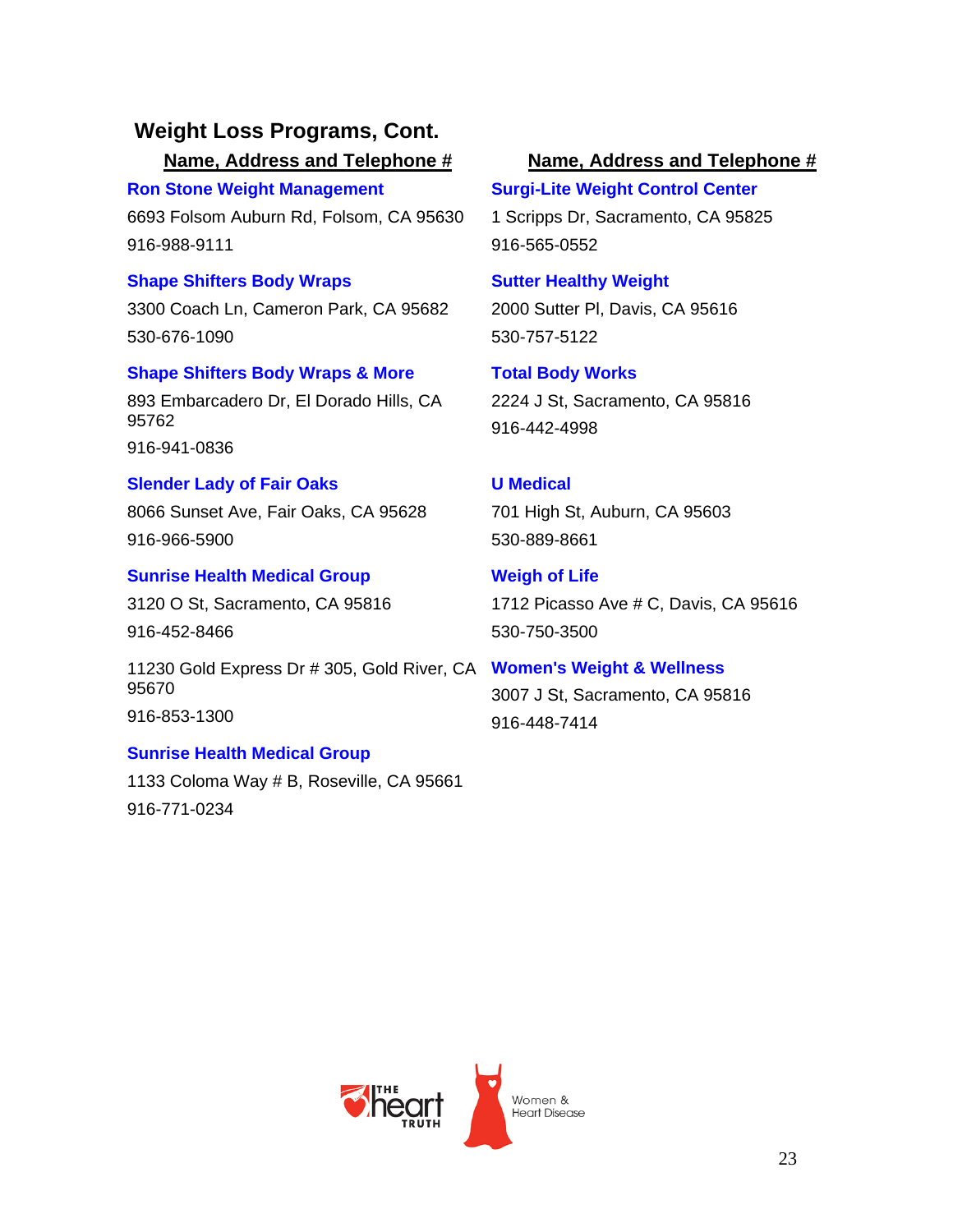# **Community Resources and Clinics**

# **Sacramento Family Medical Group**

| Name, Address and Telephone #                                      | Name, Address and Telephone #              |
|--------------------------------------------------------------------|--------------------------------------------|
| <b>Fruitridge Office</b>                                           | <b>North Highlands Office</b>              |
| 4730 47 <sup>th</sup> Avenue, Sacramento, CA 95824<br>916-391-2229 | 6137 Watt Avenue, Suite #5, Sacramento, CA |
|                                                                    | 95660                                      |
|                                                                    | 916-339-2229                               |
| <b>Del Paso Office</b>                                             | <b>West Sacramento Office</b>              |
|                                                                    | 2727 West Capitol Ave, West Sacramento, CA |
| 2326 Del Paso Blvd, Sacramento CA 95815<br>916-923-2229            | 95691                                      |
|                                                                    | 916-371-2275                               |
| <b>Downtown Office</b>                                             | <b>Broadway Office</b>                     |
| 3000 L Street, Sacramento, CA 95816                                | 600 Broadway, Sacramento, CA 95818         |
| 916-737-7120                                                       | 916-455-0370                               |
| <b>Rancho Cordova Office</b>                                       |                                            |
| 2737 Woodberry Way, Suite #103,                                    |                                            |
| Sacramento, CA 95670                                               |                                            |
| 916-363-2229                                                       |                                            |

## **Molina Medical Centers**

| Name, Address and Telephone #<br><b>Florin Office</b> | Name, Address and Telephone #<br><b>Marysville Boulevard Office</b> |
|-------------------------------------------------------|---------------------------------------------------------------------|
| 7215 55 <sup>th</sup> Street, Sacramento, CA 95823    | 3945 Marysville Bl., #2, Sacramento, CA 95835                       |
| 916-399-1100                                          | 916-646-1200                                                        |
| <b>Fruitridge Office</b>                              |                                                                     |
| 2370 Fruitridge Rd., Sacramento, CA 95822             |                                                                     |

916-399-1600

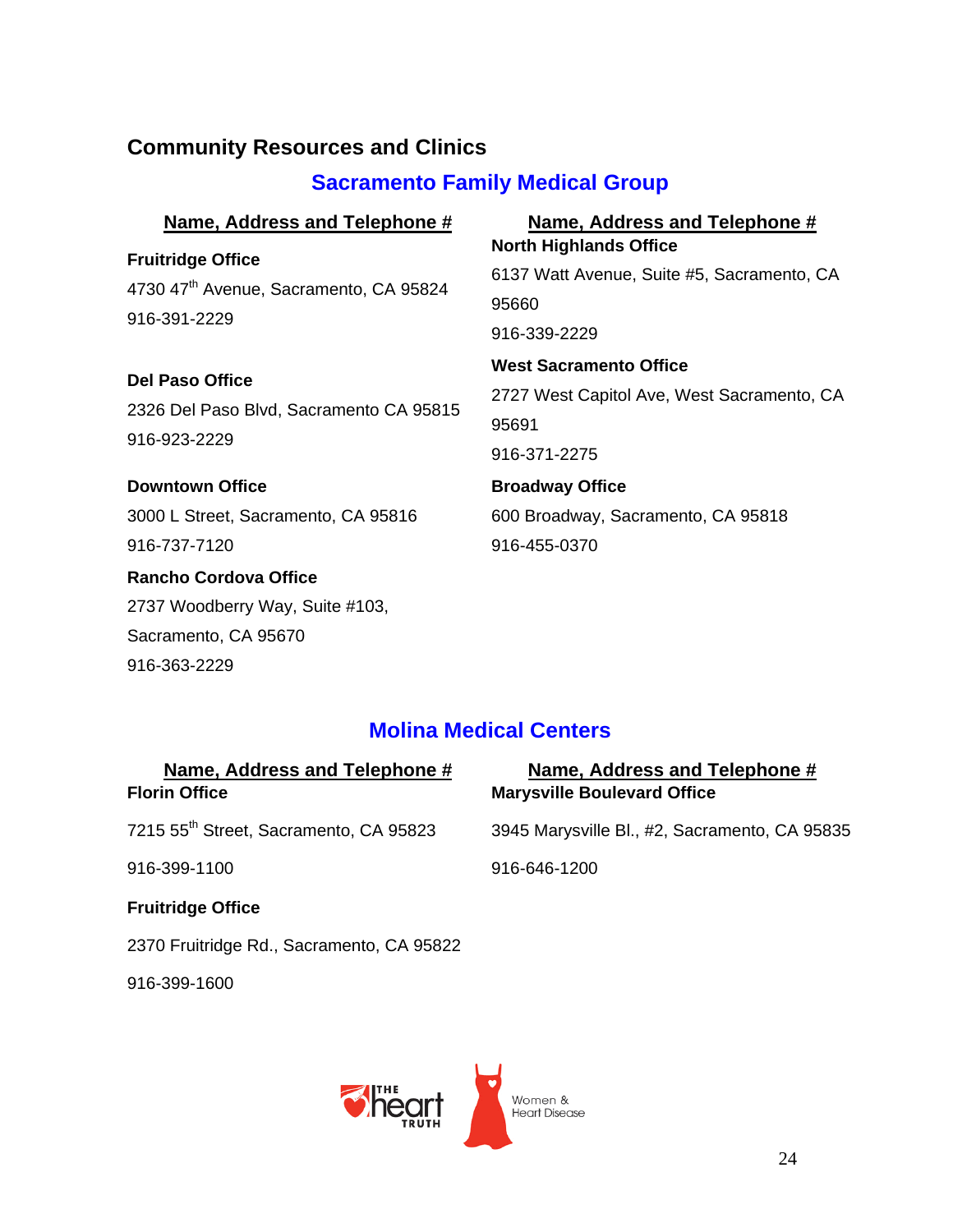### **Internet Heart Resources for Women – Organizations/Institutions**

### **Name and Web Address**

**UC Davis Health System Women's Cardiovascular Medicine Program http://www.ucdmc.ucdavis.edu/cardiology/wcvhp.html**

**American Heart Association – "Go Red for Women" http://www.americanheart.org/presenter.jhtml?identifier=3017091**

**American Heart Association – En español http://www.americanheart.org/presenter.jhtml?identifier=3015971**

**American Stroke Association http://www.strokeassociation.org/presenter.jhtml?identifier=1200037**

**Cardiac Rehabilitation Programs http://www.womenshealth.gov/foryourheart**

**Healthbanks** 

**http://www.healthbanks.com/PatientPortal/home.aspx**

**Heart Healthy Women http://www.hearthealthywomen.org./**

**National Heart, Lung, and Blood Institute: The Heart Truth Campaign http://www.nhlbi.nih.gov/health/hearttruth/index.htm**

**National Heart, Lung, and Blood Institute: Campaign Materials in Spanish http://www.nhlbi.nih.gov/health/hearttruth/espanol.htm**

**The Office on Women's Health in the U.S. Department of Health and Human Services http://www.womenshealth.gov/**

**Women Heart - The National Coalition for Women with Heart Disease http://womenheart.org/**

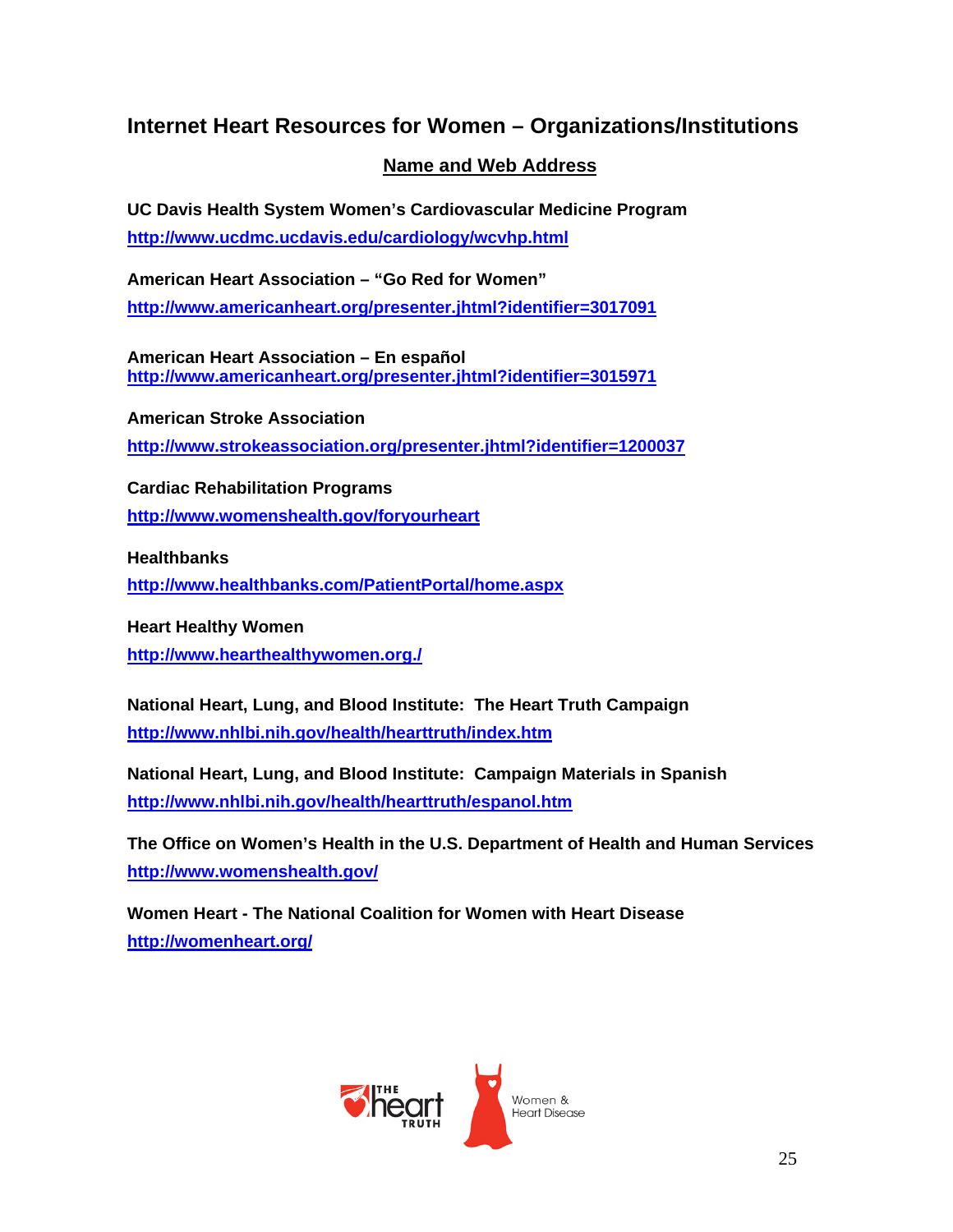### **Internet Heart Resources for Women – Clinical Resources**

### **Name and Web Address**

**Absolute CHD Risk Calculator http://www.nhlbi.nih.gov/guidelines/cholesterol**

**Clinical Guidelines on Obesity Treatment http://www.nhlbi.nih.gov/guidelines/obesity/ob\_home.htm**

**DASH Eating Plan for the Treatment of Hypertension http://www.nhlbi.nih.gov/health/public/heart/hbp/dash** 

**Diagnosis and Treatment of Diabetes http://www.diabetes.org/home.jsp**

**Evidence-based Guidelines for Cardiovascular Disease Prevention in Women http://circ.ahajournals.org/cgi/content/full/109/5/672**

**JNC 7 Report on Hypertension http://www.nhlbi.nih.gov/guidelines/hypertension**

**Management of Risks of Increasing Omega-3 Fatty Acids in the Diet http://www.cfsan.fda.gov/~dms/admehg3.html**

**Smoking Cessation http://www.surgeongeneral.gov/tobacco/treating\_tobacco\_use.pdf**

**10-year CHD Risk Assessment Tool http://hin.nhlbi.nih.gov/atpiii/riskcalc.htm**

**Third Report of the Expert Panel on Detection, Evaluation, and Treatment of High Blood Cholesterol in Adults (Adult Treatment Panel III)** 

**http://www.nhlbi.nih.gov/guidelines/cholesterol**